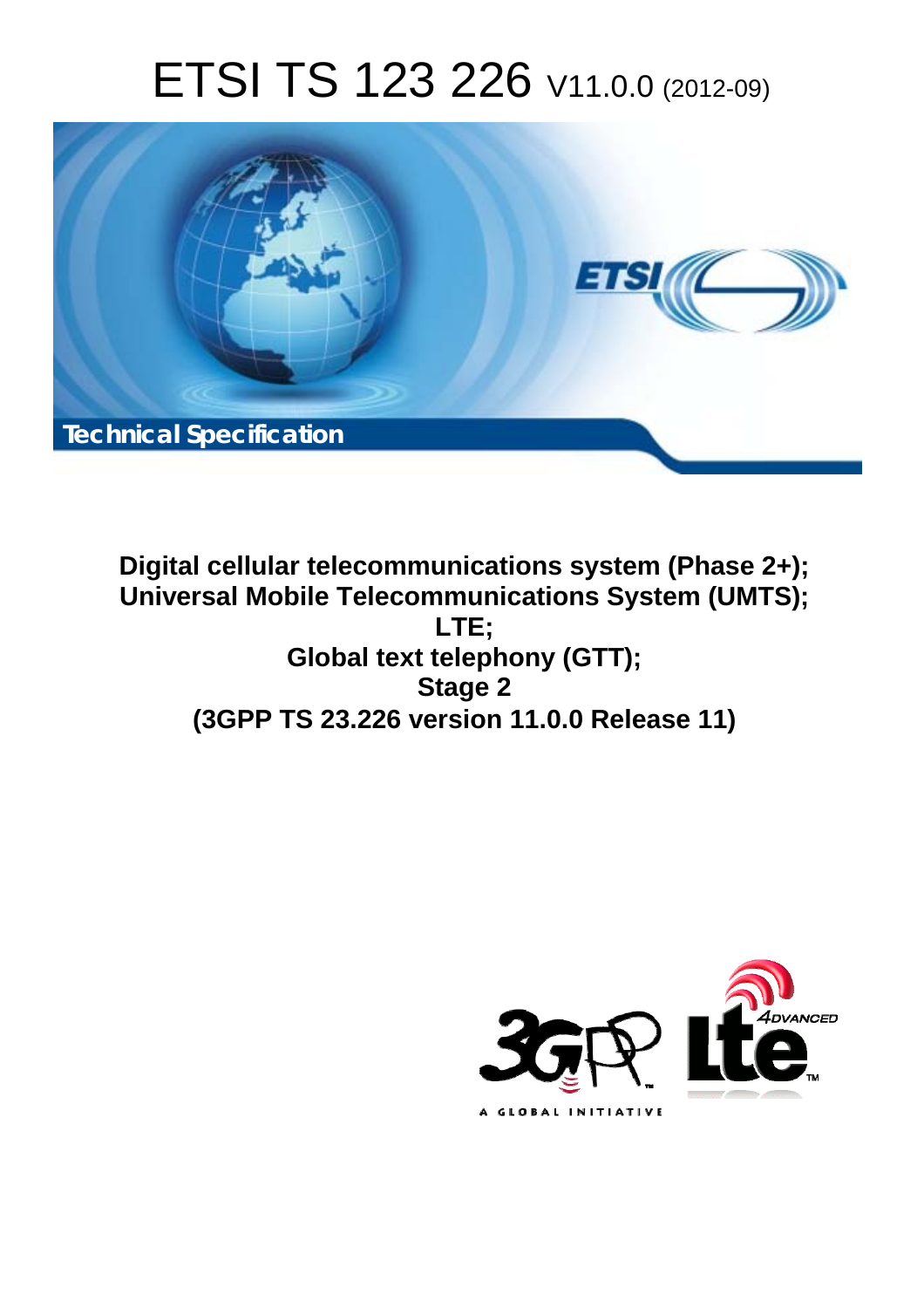Reference RTS/TSGS-0223226vb00

> Keywords GSM,LTE,UMTS

#### *ETSI*

#### 650 Route des Lucioles F-06921 Sophia Antipolis Cedex - FRANCE

Tel.: +33 4 92 94 42 00 Fax: +33 4 93 65 47 16

Siret N° 348 623 562 00017 - NAF 742 C Association à but non lucratif enregistrée à la Sous-Préfecture de Grasse (06) N° 7803/88

#### *Important notice*

Individual copies of the present document can be downloaded from: [http://www.etsi.org](http://www.etsi.org/)

The present document may be made available in more than one electronic version or in print. In any case of existing or perceived difference in contents between such versions, the reference version is the Portable Document Format (PDF). In case of dispute, the reference shall be the printing on ETSI printers of the PDF version kept on a specific network drive within ETSI Secretariat.

Users of the present document should be aware that the document may be subject to revision or change of status. Information on the current status of this and other ETSI documents is available at <http://portal.etsi.org/tb/status/status.asp>

If you find errors in the present document, please send your comment to one of the following services: [http://portal.etsi.org/chaircor/ETSI\\_support.asp](http://portal.etsi.org/chaircor/ETSI_support.asp)

#### *Copyright Notification*

No part may be reproduced except as authorized by written permission. The copyright and the foregoing restriction extend to reproduction in all media.

> © European Telecommunications Standards Institute 2012. All rights reserved.

**DECT**TM, **PLUGTESTS**TM, **UMTS**TM and the ETSI logo are Trade Marks of ETSI registered for the benefit of its Members. **3GPP**TM and **LTE**™ are Trade Marks of ETSI registered for the benefit of its Members and of the 3GPP Organizational Partners.

**GSM**® and the GSM logo are Trade Marks registered and owned by the GSM Association.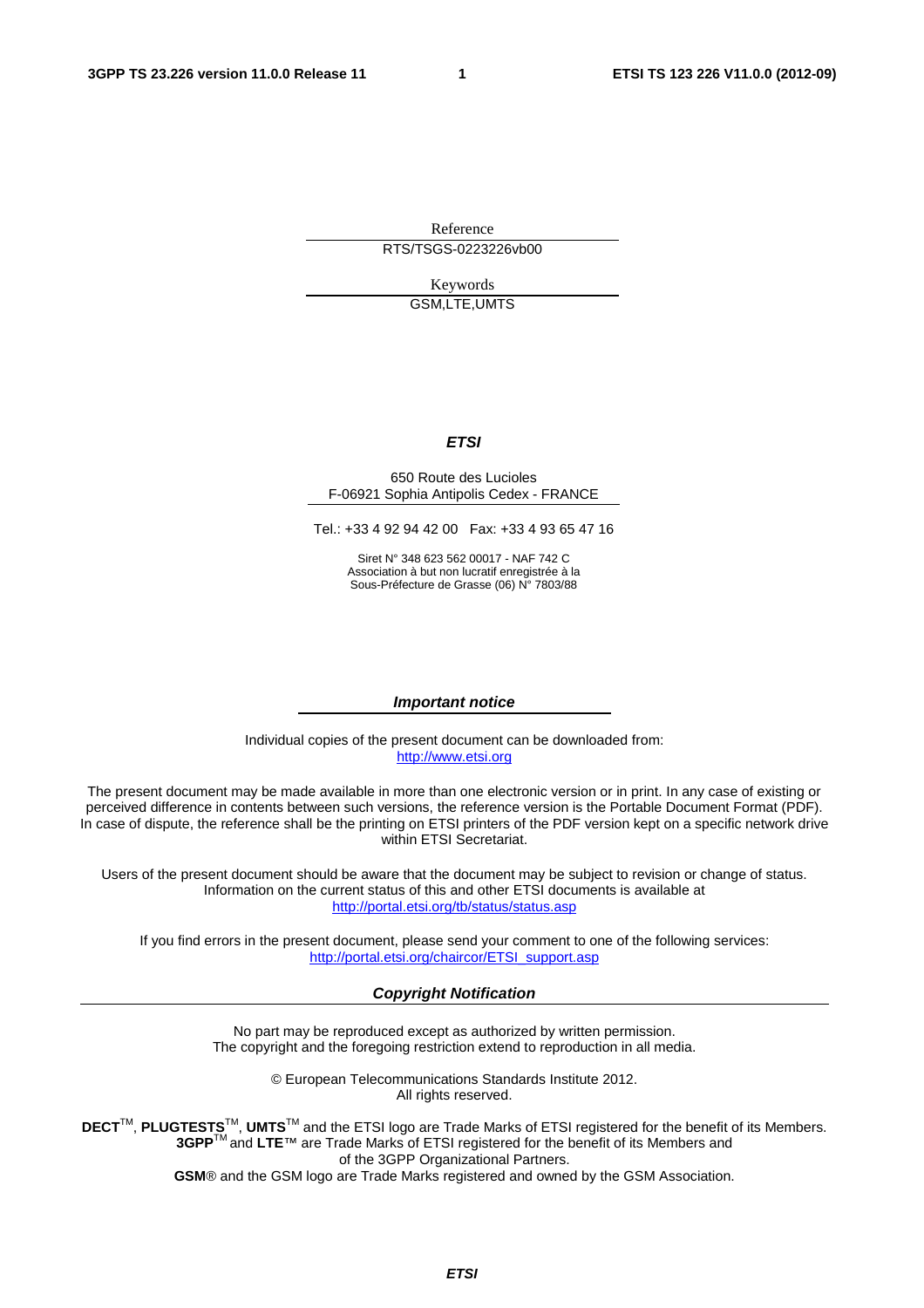## Intellectual Property Rights

IPRs essential or potentially essential to the present document may have been declared to ETSI. The information pertaining to these essential IPRs, if any, is publicly available for **ETSI members and non-members**, and can be found in ETSI SR 000 314: *"Intellectual Property Rights (IPRs); Essential, or potentially Essential, IPRs notified to ETSI in respect of ETSI standards"*, which is available from the ETSI Secretariat. Latest updates are available on the ETSI Web server [\(http://ipr.etsi.org](http://webapp.etsi.org/IPR/home.asp)).

Pursuant to the ETSI IPR Policy, no investigation, including IPR searches, has been carried out by ETSI. No guarantee can be given as to the existence of other IPRs not referenced in ETSI SR 000 314 (or the updates on the ETSI Web server) which are, or may be, or may become, essential to the present document.

### Foreword

This Technical Specification (TS) has been produced by ETSI 3rd Generation Partnership Project (3GPP).

The present document may refer to technical specifications or reports using their 3GPP identities, UMTS identities or GSM identities. These should be interpreted as being references to the corresponding ETSI deliverables.

The cross reference between GSM, UMTS, 3GPP and ETSI identities can be found under [http://webapp.etsi.org/key/queryform.asp.](http://webapp.etsi.org/key/queryform.asp)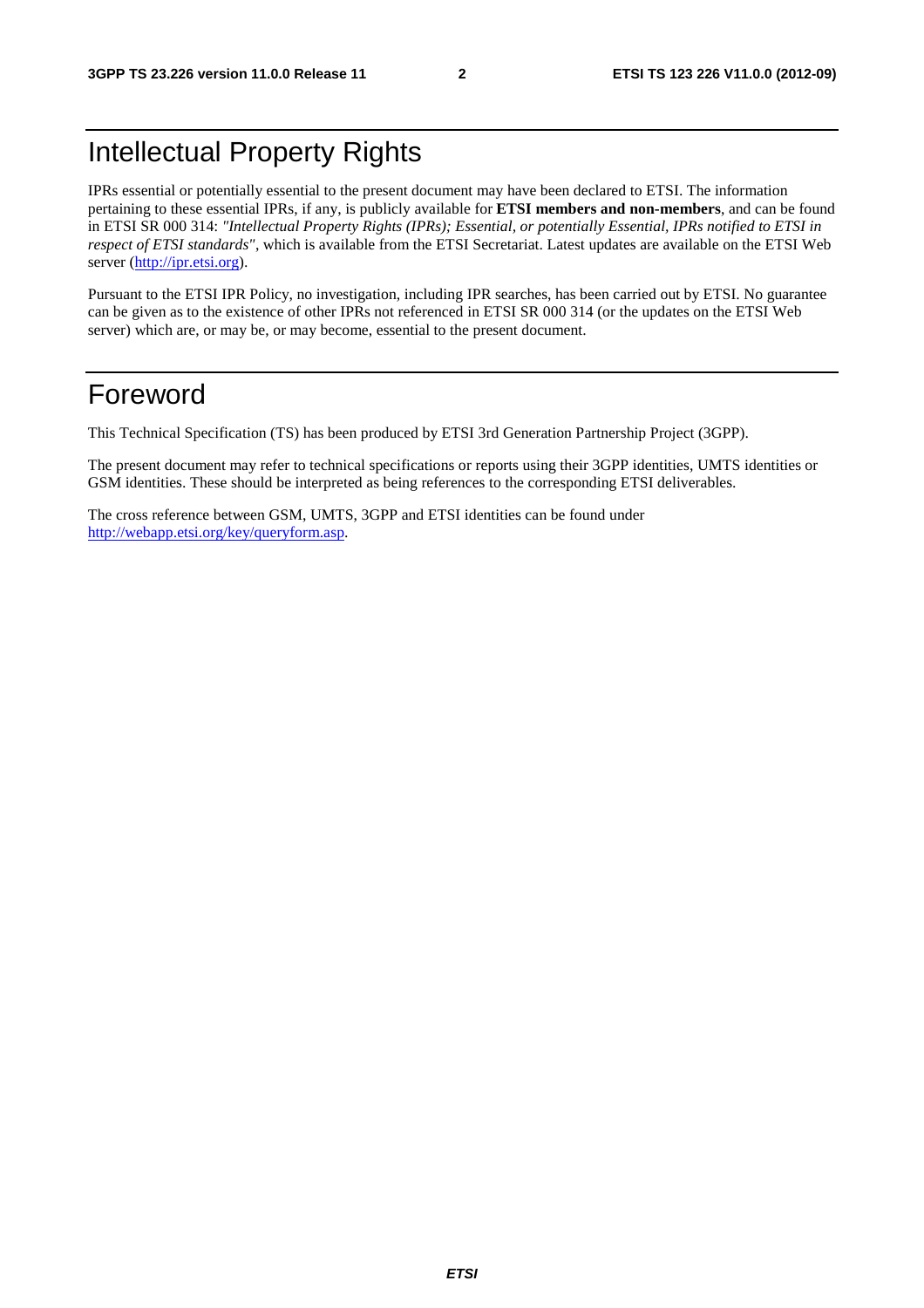$\mathbf{3}$ 

## Contents

| 1                                                                                            |                                                                                             |                                                                                                  |  |  |  |  |
|----------------------------------------------------------------------------------------------|---------------------------------------------------------------------------------------------|--------------------------------------------------------------------------------------------------|--|--|--|--|
|                                                                                              |                                                                                             |                                                                                                  |  |  |  |  |
| 2                                                                                            |                                                                                             |                                                                                                  |  |  |  |  |
| 3<br>3.1                                                                                     |                                                                                             |                                                                                                  |  |  |  |  |
| 3.2                                                                                          |                                                                                             |                                                                                                  |  |  |  |  |
|                                                                                              |                                                                                             |                                                                                                  |  |  |  |  |
| 4<br>4.1                                                                                     |                                                                                             |                                                                                                  |  |  |  |  |
| 4.1.1                                                                                        |                                                                                             |                                                                                                  |  |  |  |  |
| 4.1.2                                                                                        |                                                                                             |                                                                                                  |  |  |  |  |
| 4.1.2.1                                                                                      |                                                                                             |                                                                                                  |  |  |  |  |
| 4.1.2.2                                                                                      |                                                                                             |                                                                                                  |  |  |  |  |
| 4.1.2.3                                                                                      |                                                                                             |                                                                                                  |  |  |  |  |
| 4.1.2.4                                                                                      |                                                                                             |                                                                                                  |  |  |  |  |
| 4.1.2.5                                                                                      |                                                                                             |                                                                                                  |  |  |  |  |
| 4.1.2.6<br>4.1.2.7                                                                           |                                                                                             |                                                                                                  |  |  |  |  |
| 4.1.3                                                                                        |                                                                                             |                                                                                                  |  |  |  |  |
|                                                                                              |                                                                                             |                                                                                                  |  |  |  |  |
| 5                                                                                            |                                                                                             |                                                                                                  |  |  |  |  |
| 5.1                                                                                          |                                                                                             |                                                                                                  |  |  |  |  |
| 5.1.0                                                                                        |                                                                                             |                                                                                                  |  |  |  |  |
| 5.1.1                                                                                        |                                                                                             |                                                                                                  |  |  |  |  |
| 5.1.2                                                                                        |                                                                                             |                                                                                                  |  |  |  |  |
| 5.2                                                                                          |                                                                                             |                                                                                                  |  |  |  |  |
| 5.3<br>5.3.1                                                                                 |                                                                                             |                                                                                                  |  |  |  |  |
| 5.3.2                                                                                        |                                                                                             |                                                                                                  |  |  |  |  |
| 5.3.3                                                                                        |                                                                                             |                                                                                                  |  |  |  |  |
| 5.3.4                                                                                        |                                                                                             |                                                                                                  |  |  |  |  |
|                                                                                              |                                                                                             |                                                                                                  |  |  |  |  |
|                                                                                              | <b>Annex A (informative):</b>                                                               | GTT-Voice specific information for CTM support in, or associated                                 |  |  |  |  |
|                                                                                              |                                                                                             |                                                                                                  |  |  |  |  |
| A.1                                                                                          |                                                                                             | GTT-Voice specific information for CTM support in, or associated with, all transcoders in the    |  |  |  |  |
|                                                                                              |                                                                                             |                                                                                                  |  |  |  |  |
| A.2                                                                                          |                                                                                             | GTT-Voice specific information for CTM support in or associated with all transcoders in the core |  |  |  |  |
|                                                                                              |                                                                                             |                                                                                                  |  |  |  |  |
|                                                                                              | <b>Annex B</b> (informative):                                                               | GTT-Voice support via selection of CTM detection / conversion                                    |  |  |  |  |
|                                                                                              |                                                                                             |                                                                                                  |  |  |  |  |
| B.1                                                                                          |                                                                                             |                                                                                                  |  |  |  |  |
|                                                                                              | GTT-Voice specific information for CTM support in GSM networks with A-interface, via access |                                                                                                  |  |  |  |  |
|                                                                                              |                                                                                             |                                                                                                  |  |  |  |  |
| B.2                                                                                          | GTT-Voice specific information for CTM support via core network termination selection for   |                                                                                                  |  |  |  |  |
|                                                                                              |                                                                                             |                                                                                                  |  |  |  |  |
|                                                                                              |                                                                                             |                                                                                                  |  |  |  |  |
| <b>Annex C</b> (Informative):<br>GTT-Voice specific information for the CTM-SRF core network |                                                                                             |                                                                                                  |  |  |  |  |
|                                                                                              |                                                                                             |                                                                                                  |  |  |  |  |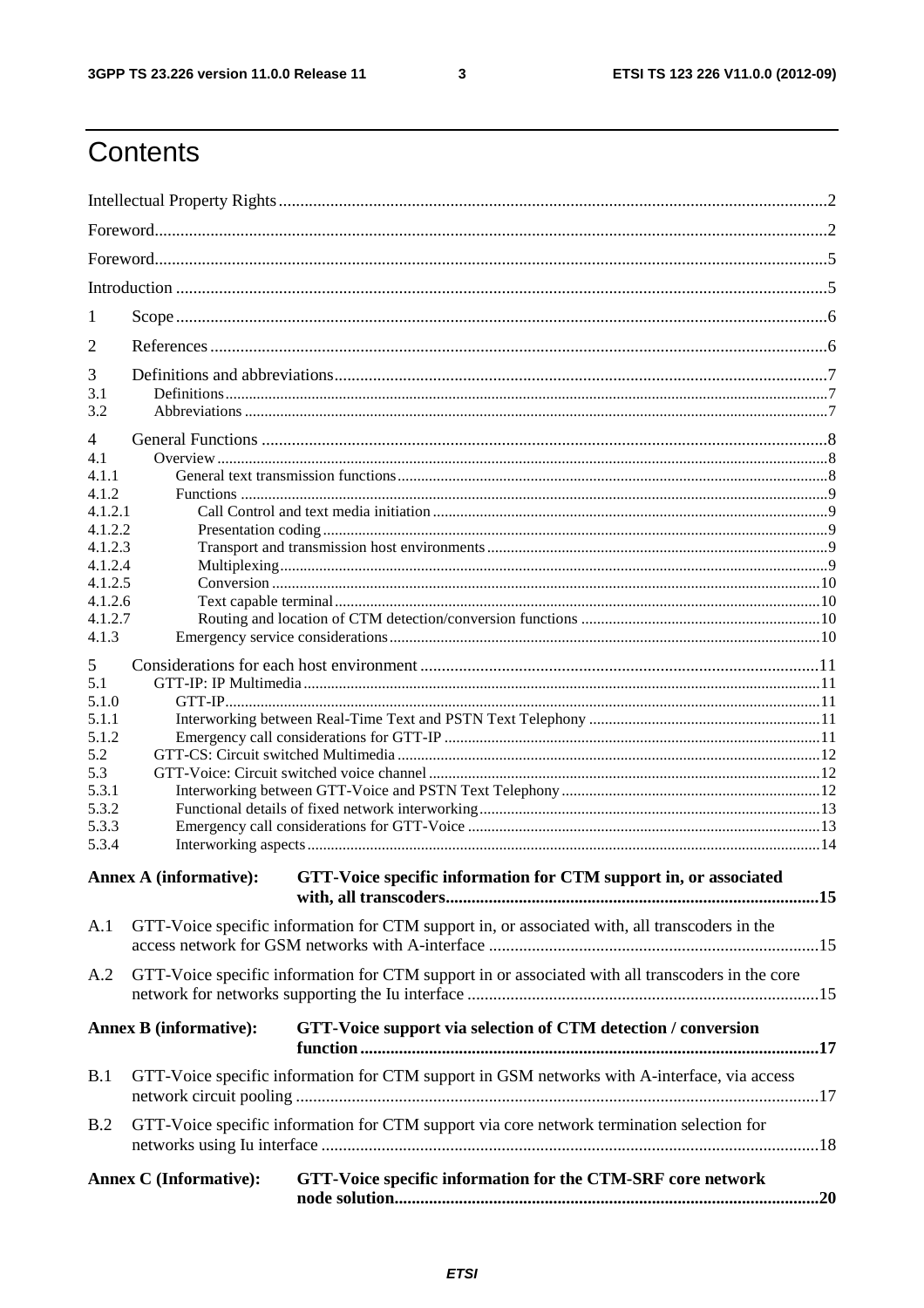#### $\overline{\mathbf{4}}$

| C.1   |                               |  |  |  |  |  |
|-------|-------------------------------|--|--|--|--|--|
| C.2   |                               |  |  |  |  |  |
| C.2.1 |                               |  |  |  |  |  |
| C.2.2 |                               |  |  |  |  |  |
| C.2.3 |                               |  |  |  |  |  |
| C.3   |                               |  |  |  |  |  |
| C.4   |                               |  |  |  |  |  |
| C.5   |                               |  |  |  |  |  |
| C.5.1 |                               |  |  |  |  |  |
| C.5.2 |                               |  |  |  |  |  |
| C.5.3 |                               |  |  |  |  |  |
| C.5.4 |                               |  |  |  |  |  |
| C.5.5 |                               |  |  |  |  |  |
| C.5.6 |                               |  |  |  |  |  |
|       | <b>Annex D</b> (informative): |  |  |  |  |  |
|       |                               |  |  |  |  |  |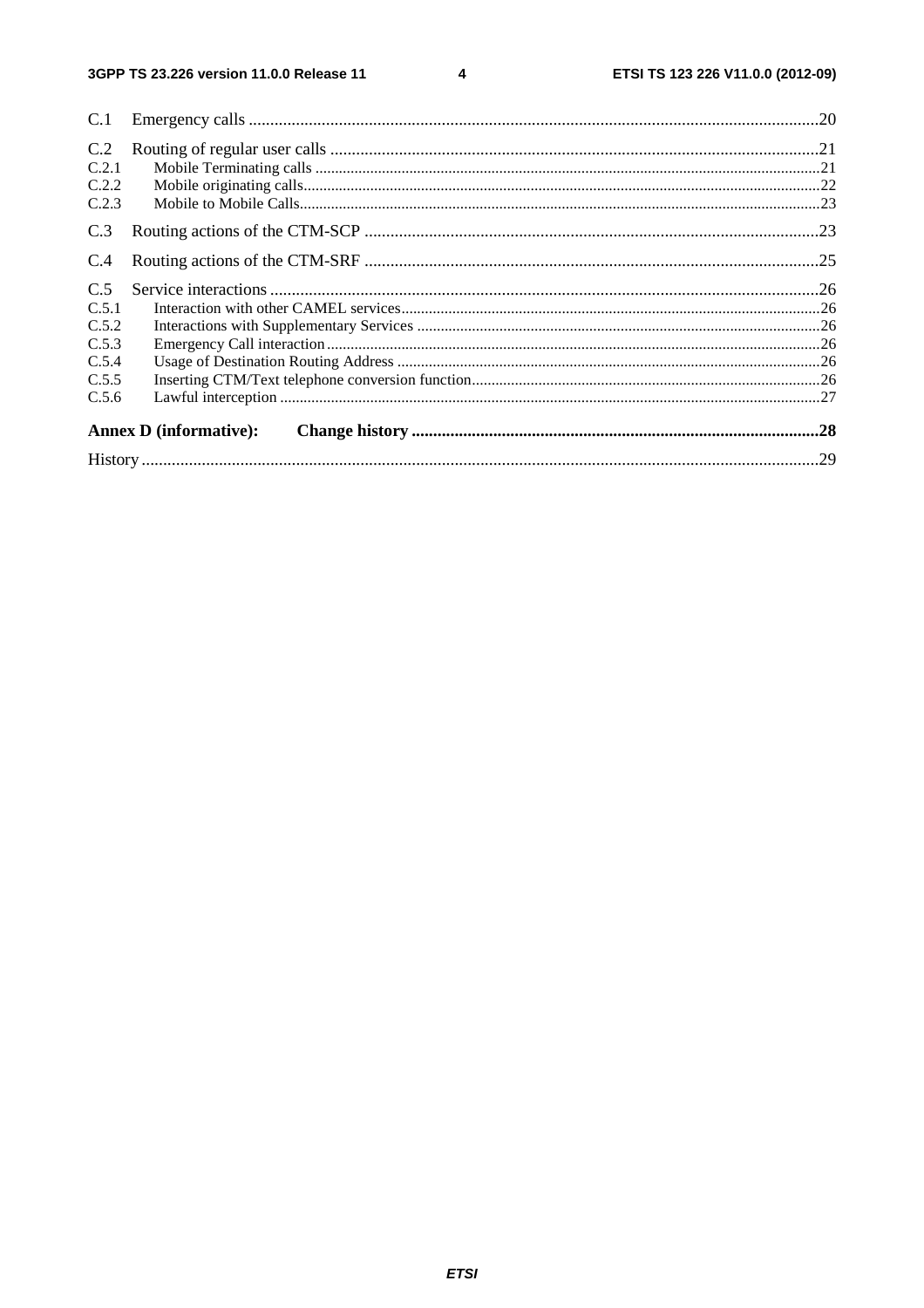### Foreword

This Technical Specification has been produced by the 3rd Generation Partnership Project (3GPP).

The contents of the present document are subject to continuing work within the TSG and may change following formal TSG approval. Should the TSG modify the contents of the present document, it will be re-released by the TSG with an identifying change of release date and an increase in version number as follows:

Version x.y.z

where:

- x the first digit:
	- 1 presented to TSG for information;
	- 2 presented to TSG for approval;
	- 3 or greater indicates TSG approved document under change control.
- y the second digit is incremented for all changes of substance, i.e. technical enhancements, corrections, updates, etc.
- z the third digit is incremented when editorial only changes have been incorporated in the document.

### Introduction

Real time, character by character text conversation is a component that can be of value in a distant conversation. Users may have an interest to use real time text conversation alone or in any combination with voice and video.

Global Text Telephony is a feature that adds the capability to use a text conversation component in a session. It is called GTT here.

GTT is defined in a set of host environments, circuit switched as well as packet switched.

Interworking with corresponding features in other networks is an important part of Global Text Telephony. Specifically, the different kinds of PSTN text telephone systems supported by the international text telephone modem standard ITU-T Recommendation V.18 [4] are included in the modes for interworking consideration.

One important reason to offer the Global Text feature is to enable emergency service access to people who are depending on a written dialogue.

A more elaborated background is found in TS 22.226 [3], Global Text Telephony, Stage 1, Annex A.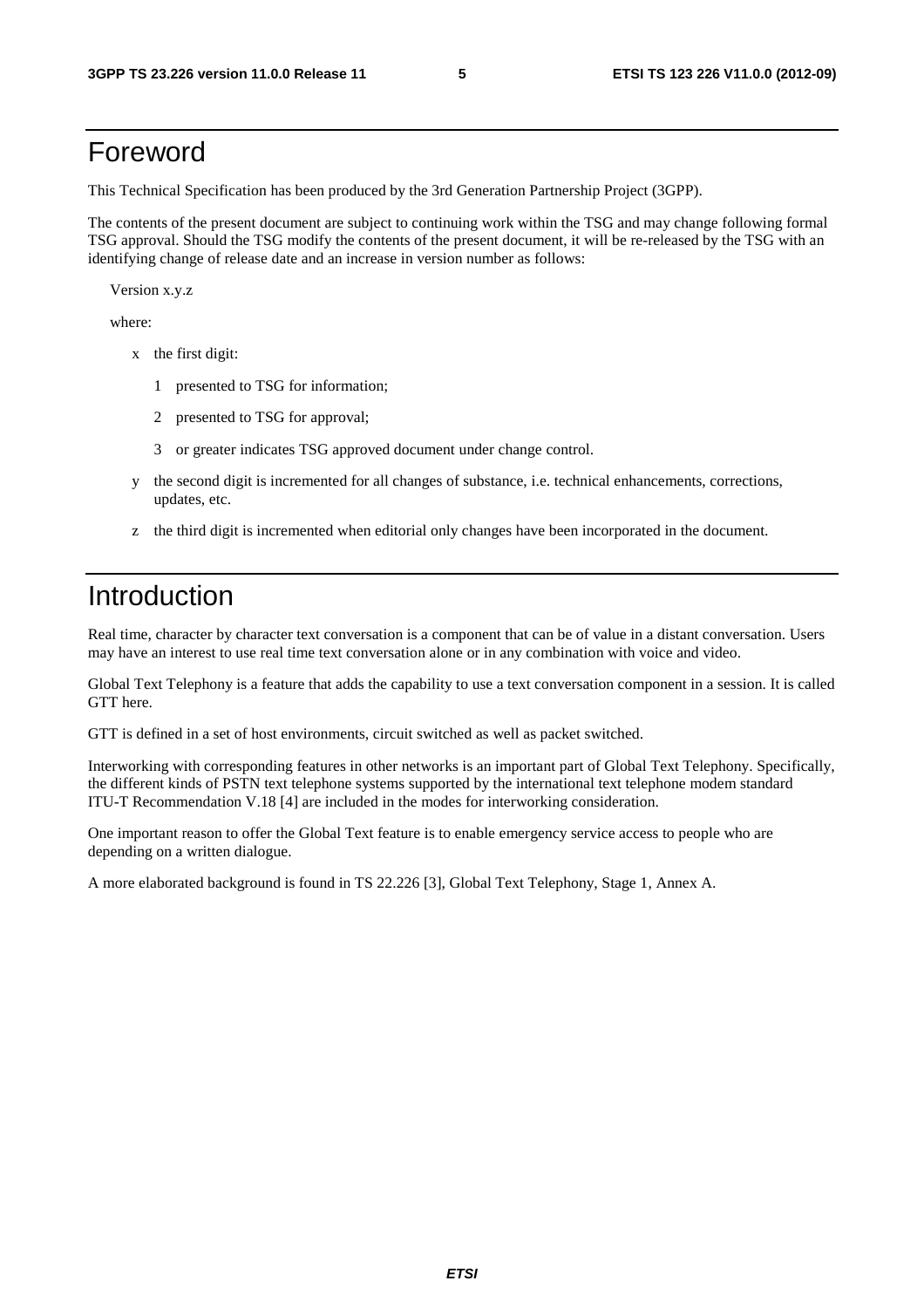### 1 Scope

This 3GPP Technical Specification defines the stage 2 description of the real time Text Conversation Feature called Global Text Telephony, GTT. GTT Stage 2 identifies the functional capabilities needed to support the service described in GTT Stage 1.

This TS contains the core functions for a real time Text Conversation Feature GTT, to be used in combination with other media in conversational services.

GTT offers real time conversation in text, to be used alone or in combination with other conversational media, and interworking with current and emerging text conversation features in the fixed networks and other mobile networks.

GTT uses a number of functional entities to realise the requirements of the stage 1 description (TS 22.226 [3]). This TS describes how the service requirements are realised with these functional entities. As far as possible existing protocols shall be used for the realisation of the Global Text Telephony Feature. This may include e.g. , SIP, 3G.324, or Circuit Switched Voice service as protocol environments, and CTM, AL1 and RTP/text as transmission protocols. It also means usage of existing text presentation format ITU-T Recommendation T.140 [5], common to all GTT text conversation environments.

## 2 References

The following documents contain provisions which, through reference in this text, constitute provisions of the present document.

- References are either specific (identified by date of publication, edition number, version number, etc.) or non-specific.
- For a specific reference, subsequent revisions do not apply.
- For a non-specific reference, the latest version applies. In the case of a reference to a 3GPP document (including a GSM document), a non-specific reference implicitly refers to the latest version of that document *in the same Release as the present document*.
- [1] 3GPP TS 22.101: "Service Principles".
- [2] 3GPP TS 22.121: "The Virtual home Environment".
- [3] 3GPP TS 22.226: "Global Text Telephony; Stage 1 service description".
- [4] ITU-T Recommendation V.18: "Operational procedures for modems in the text telephone mode".
- [5] ITU-T Recommendation T.140: "Text conversation presentation protocol".
- [6] 3GPP TS 26.110: "Codec for 3G CS Multimedia (2000)".
- [7] ITU-T Recommendation H.323 Annex G: "Text conversation and text SET (2000)".
- [8] ITU-T Recommendation H.224 (2000): "Very low bitrate multimedia system".
- [9] ITU-T Recommendation H.248.2: "Facsimile, Text Conversation and Call Discrimination Packages".
- [10] IETF RFC 4103: "RTP-Text. RTP Payload for Text Conversation".
- [11] IETF RFC 3261: "SIP: Session Initiation Protocol".
- [12] 3GPP TS 26.226: "CTM Cellular Text telephony Modem, General description".
- [13] ITU-T Recommendation F.703: "Multimedia Conversation Service Description (2000)".
- [14] 3GPP TS 26.235: "Codec for packet switched conversation".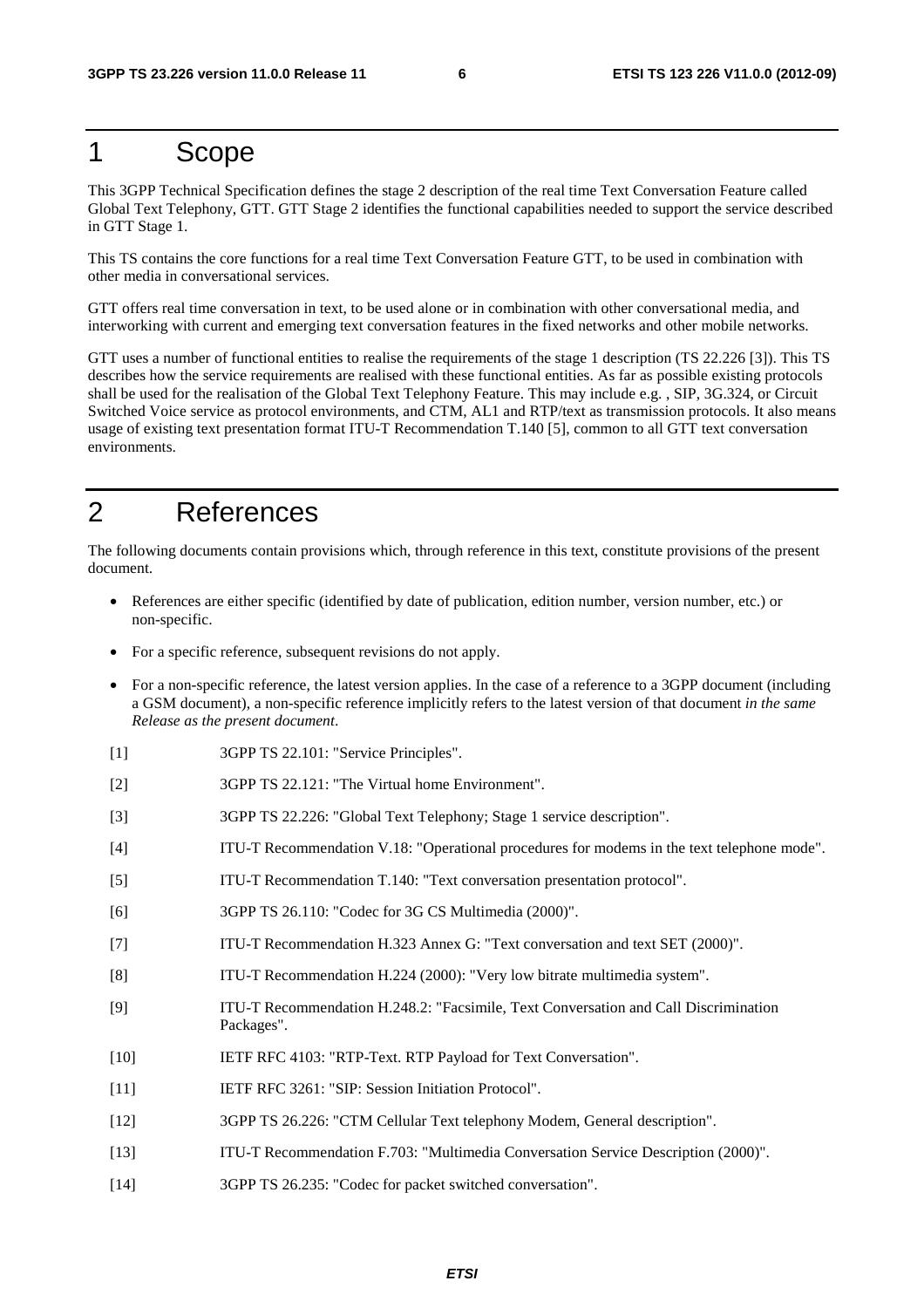- [15] 3GPP TS 48.008: "Mobile-services Switching Centre Base Station System (MSC BSS) interface; Layer 3 specification".
- [16] 3GPP TS 24.008: "Mobile radio interface layer 3 specification; Core Network Protocols Stage 3".
- [17] 3GPP TS 26.114: "IP Multimedia Subsystem (IMS); Multimedia Telephony; Media handling and interaction".
- [18] 3GPP TS 29.163: "Interworking between the IM CN subsystem and CS networks Stage 3".

### 3 Definitions and abbreviations

### 3.1 Definitions

For the purposes of the present document, the following terms and definitions apply.

**Total Conversation**: A service offering standardised simultaneous text, video and voice conversation or a subset thereof (see ITU-T Recommendation F.703 [13]).

**Host environment:** The session environment where the text component is added. e.g. Circuit switched voice, IP Multimedia, etc.

**Text Conversation:** A real time conversation in text with transmission character by character as entered.

### 3.2 Abbreviations

For the purposes of this document the following abbreviations apply in addition to those defined in TS 22.226 [3]:

| <b>GTT</b>   | Global Text Telephony                                         |
|--------------|---------------------------------------------------------------|
| <b>CTM</b>   | Cellular Text telephone Modem, as specified in TS 26.226 [12] |
| <b>BCSM</b>  | <b>Basic Call State Model</b>                                 |
| <b>CAMEL</b> | <b>Customised Application for Mobile Enhanced Logic</b>       |
| CAP          | <b>CAMEL Application Protocol</b>                             |
| <b>CLIP</b>  | Calling Line Presentation                                     |
| <b>CPC</b>   | <b>Calling Party Category</b>                                 |
| <b>GMSC</b>  | Gateway MSC                                                   |
| <b>HPLMN</b> | Home PLMN                                                     |
| <b>ISUP</b>  | <b>ISDN</b> User Part                                         |
| <b>MSC</b>   | Mobile Switching Centre                                       |
| <b>MSRN</b>  | <b>Mobile Station Roaming Number</b>                          |
| NDC          | <b>National Destination Code</b>                              |
| <b>PLMN</b>  | Public Land Mobile Network                                    |
| SK.          | Service Key                                                   |
| <b>TRAU</b>  | Transcoder and Rate Adaption Unit                             |
| <b>UMTS</b>  | Universal Mobile Telecommunication System                     |
| VLR          | Visited Location Register                                     |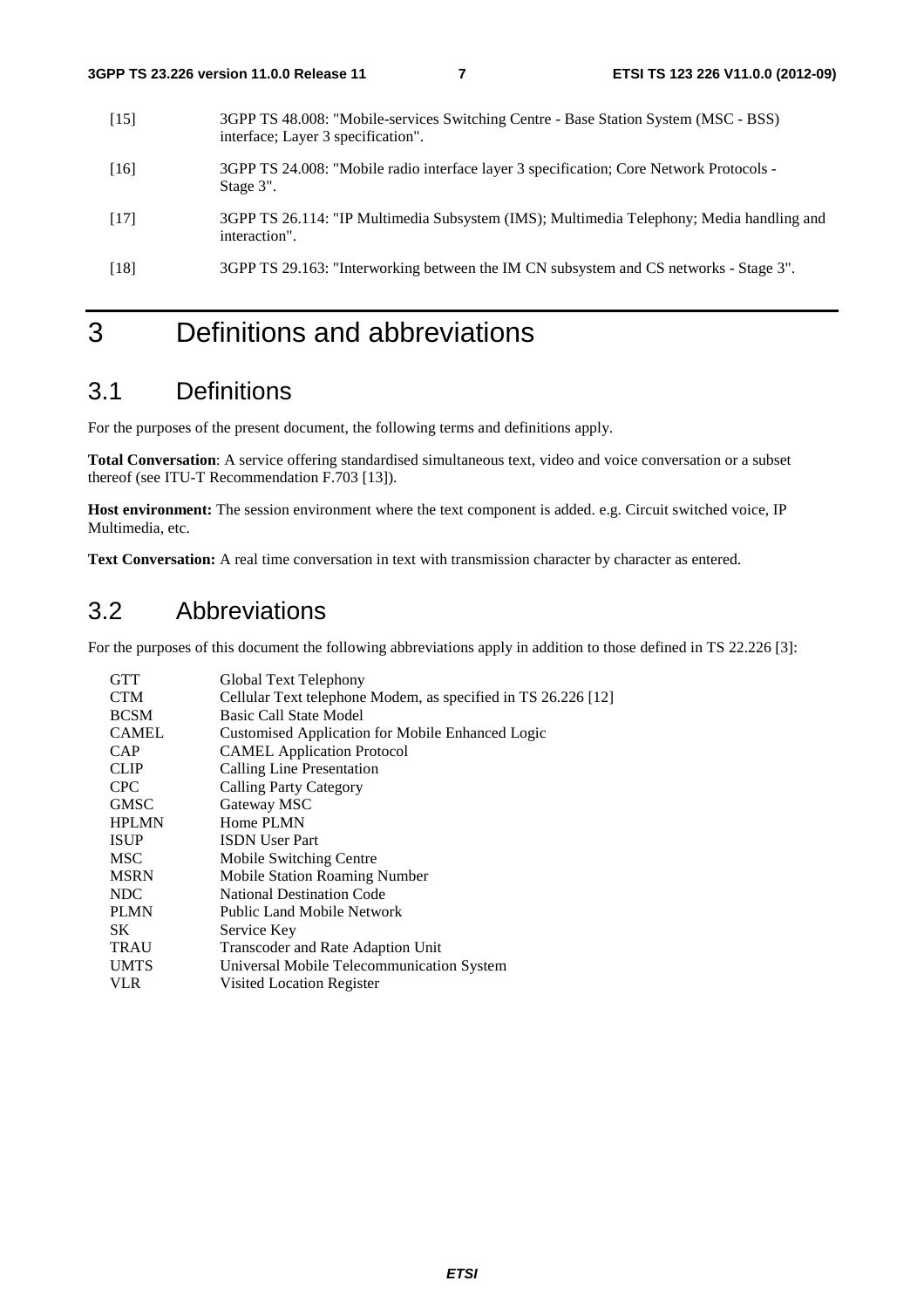### 4 General Functions

#### 4.1 Overview



**Figure 1: General view of GTT feature provision within the different networks** 

Figure 1 shows a generalised view of the Global Text Telephony feature architecture for a third generation conversation service system. It shall combine different networks and network types and shall integrate text conversation systems already existent within these networks.

Global Text Telephony is a 3GPP Feature that can be included in 3GPP conversation services such as circuit switched voice telephony, circuit switched multimedia and IP multimedia conversation. It makes use of the infrastructure of the host environment and includes elements necessary for GTT in these environments.

The following description and figures describe the text specific parts and leave out many details of the host environment conversation service where text is included.

#### 4.1.1 General text transmission functions

On the route from user to user, the text passes a set of functional elements.



**Figure 2: Call flow for two mobile terminals with the same GTT transport method, using text conversation** 

Figure 2 shows the function chain when communicating within the network, between terminals operating in the same mode.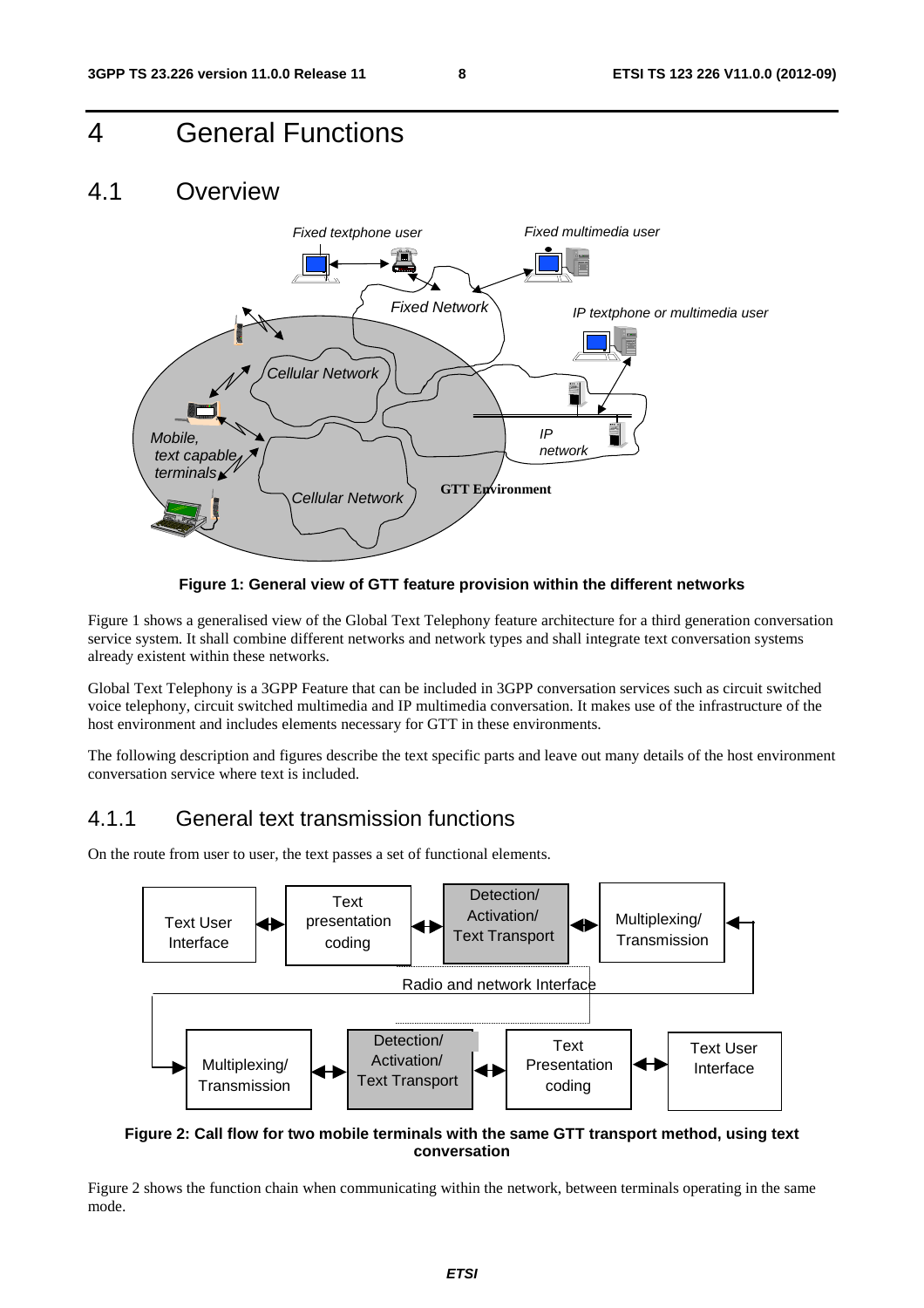**3GPP TS 23.226 version 11.0.0 Release 11 9 ETSI TS 123 226 V11.0.0 (2012-09)**



**Figure 3: GTT general text transmission functions showing interworking** 

The view in figure 3 is applicable to transport mechanisms and network environments when communicating in interworking mode between different environments.

#### 4.1.2 Functions

#### 4.1.2.1 Call Control and text media initiation

Before text conversation can begin, a call must be established. That is done with general call control functions of the host environment. GTT Elements detect the desire to establish a text channel, select a suitable transport mechanism, and activate transmission functions.

#### 4.1.2.2 Presentation coding

The text in GTT shall be coded in a common presentation protocol, ITU-T Recommendation T.140 [5]. If necessary this presentation protocol shall be converted to or from any legacy mode character code used in other networks.

#### 4.1.2.3 Transport and transmission host environments

When text transmission is activated, a suitable transmission method in the PLMN is selected. The appropriate method to use is selected according to the call environment. The environments valid for GTT are called GTT Host environments:

- 1. IP Multimedia, according to IPMM subsystem with IETF RFC 3261 [11] (SIP).
- 2. Circuit Switched Multimedia according to 3G.324.
- 3. Circuit switched voice channel.

Other methods to establish real time text conversation exist and may be used without further standardisation, using basic communication services of the PLMN. One example:

> Digital data transmission in a data channel can be used for real time text conversation. For cases when only text conversation is wanted, there are a multitude of ways to implement that kind of communication. It can for example be done through a HTML based server, with an already established mainstream mechanisms that do not require text conversation specific functions to be stored in the terminals. An alternative may be to use GSM circuit switched data functions for text telephones that are compatible with the modem characteristics provided.

#### 4.1.2.4 Multiplexing

The text transport is multiplexed in the network and radio interface according to normal procedures for the selected host environment.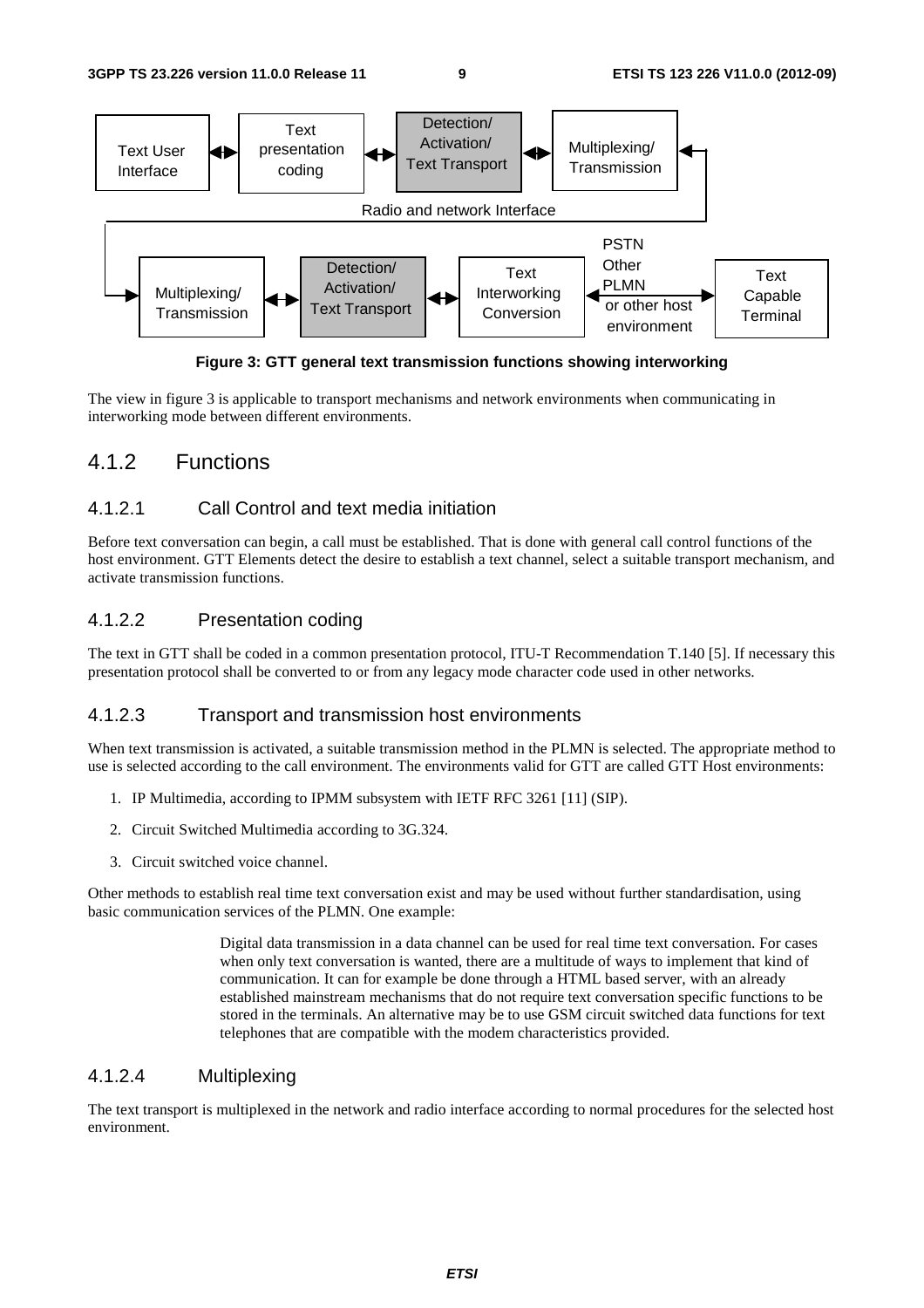#### 4.1.2.5 Conversion

For text conversation with text telephones and text capable terminals in different networks or using different transport mechanisms, conversion functions may be used. Functions and procedures suitable for the conversion functions are described in ITU-T Recommendation H.248.2, packages for Text telephony, Text Conversation and Call Type Discrimination [9].

#### 4.1.2.6 Text capable terminal

By using the described GTT functions, a real time text conversation session can be conducted between GTT supported mobile Text Capable Terminals.. Different terminal function combinations and GTT host environments give different opportunities regarding combinations of text with voice and video. Valid combinations are:

- text only,
- alternating text and voice,
- simultaneous text and voice.
- simultaneous text and video,
- simultaneous text, video and voice.

#### 4.1.2.7 Routing and location of CTM detection/conversion functions

There are three ways to include conversion functions between legacy text telephony and CTM.

The 'All transcoder solution'.

The CTM detection/conversion can be carried out within the transcoder function or within a separate node associated with the transcoder function. This approach means that no specific routing is required since the CTM detection/conversion function will be present in every speech call. Further explanations are found in Annex A.

The 'CTM circuit pool solution'.

The CTM detection/conversion function can be located in a dedicated resource pool in the access network or can be associated with transcoders in the core network. In these cases, the MSC/MSC Server requires an indication from the terminal that this CTM detection/conversion function is required. See TS 24.008 [16] for the definition of this indication. This indication provides the necessary information to invoke the CTM detection/conversion function. TS 48.008 [15] defines mechanisms for pool identities and selection. Further explanations are found in Annex B.

The 'CTM-SRF core network node solution'.

The CTM detection/conversion function can be placed in the core network as a separate CTM Special Resource Function (CTM-SRF), in which case routing functions are required to make sure calls are routed via the CTM-SRF for CTM detection/conversion. Routing can for example be based on subscriber data or specific call conditions available for MSC routing, e.g. emergency calls. Further explanations are found in Annex C.

#### 4.1.3 Emergency service considerations

If an operator implementing GTT selects to offer access to Emergency Services through this feature for a specific host environment, the following must be considered.

If the emergency services only has limited types of text conversation devices, conversion from the users host environment to the one used by the emergency service may be configured.

If the calling party address and location information are provided in voice emergency calls, this information must be preserved also in text emergency calls, and not changed by any conversion or routing mechanisms introduced.

Other host environment specific considerations for emergency calls are described in sections below.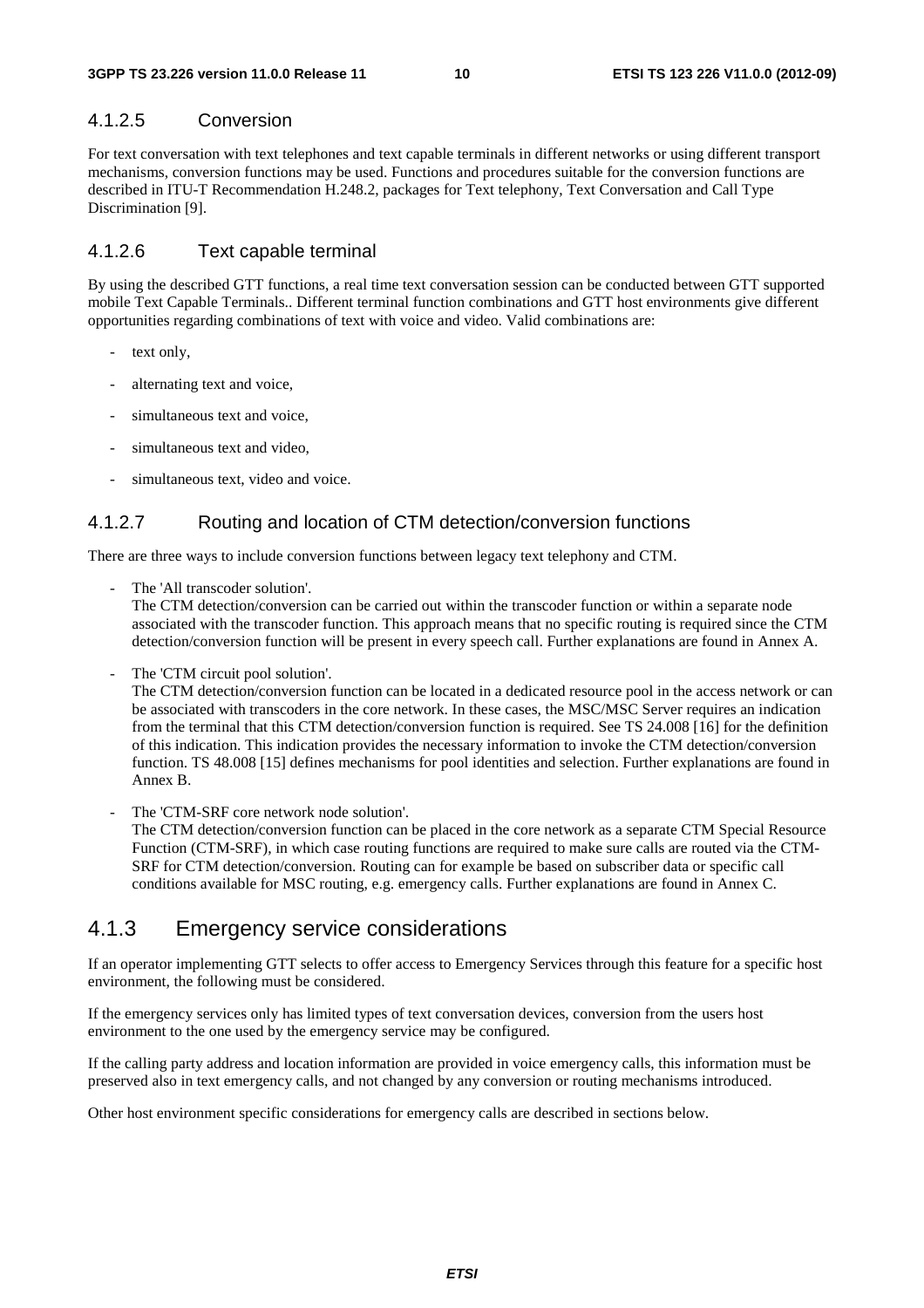### 5 Considerations for each host environment

### 5.1 GTT-IP: IP Multimedia

#### 5.1.0 GTT-IP

IP Multimedia, supported by the IPMM subsystem, is a suitable environment for real time text conversation. GTT-IP stands for the Text Telephony in IMS via the Real-Time Text protocol over RTP. It shall use IETF SIP [11] for the negotiation of the text media and IETF RFC 4103 [10] RTP-text for transport, with text coded according to ITU-T Recommendation T.140 [5] as indicated in TS 26.235 [14]. This allows conversation in a selection of simultaneous media, such as voice, text and potentially also video.

Inclusion of the text conversation shall be done according to normal SIP and IPMM procedures, where the text media stream is handled as any other media. GTT-IP has no architecture influence on the 3G-PS network, only that the components must allow handling of the standardised text media stream.

NOTE: This way of using mainstream procedures opens possibilities to utilize the flexibility of the SIP protocol for enhanced services. The user can interact in the service offering to optimise the stream handling. This may be used for flexible ways of invoking relay services for media conversion according to the desire of the users.

#### 5.1.1 Interworking between Real-Time Text and PSTN Text Telephony

Interworking between Real-Time Text (RTT) and PSTN text telephony is provided by introducing conversion in the IMS-PLMN between IP-based Real-Time Text via RTP and modem based transmission of real-time text using ITU-T Recommendation V.18 [4] or any of its specific sub-modes. See TS 26.114 [17].

The conversion function can be seen as a context containing a Text/RTP termination plus a voice/RTP termination and an ITU-T Recommendation V.18 [4] text telephony termination with multiplexed V.18 and voice via PCM.

It can be symbolically documented as follows.



**Figure 5.1.1.1: Interworking with PSTN** 

If the mobile terminal requests Real-Time Text telephony, the call shall be setup with the RTT media type in parallel to the voice media, and the MGCF / IMS-MGW shall insert the Interworking function between RTT and V.18. On the contrary, if the mobile does not request RTT support, no Interworking function is necessary (which would represent majority of calls).

Functional details of the interworking between Real-time text and PSTN Text telephony are specified in TS 29.163 [18].

#### 5.1.2 Emergency call considerations for GTT-IP

Regional regulatory rules may require the capability to let a user use any Real-time text capable mobile terminal for a text call to emergency services on the PSTN. This is an example of interworking from Real-time text to the PSTN.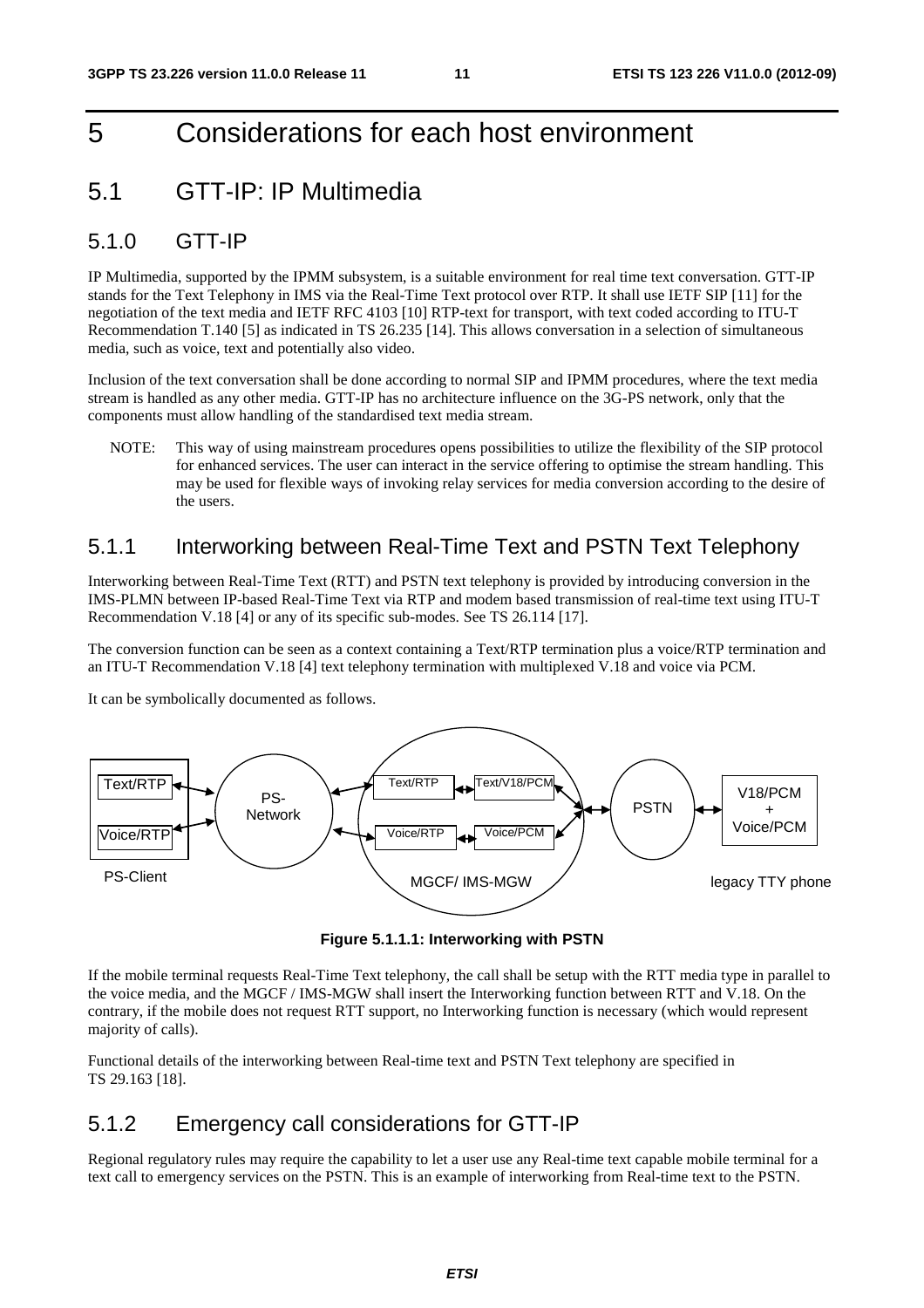Depending on local regulation and operator's policy, it may also be required to support emergency calls originated by a SIM-less UE or a UE without a valid subscription. In these cases RTT / V.18 interworking shall be supported as in case of emergency calls for UE with a valid UICC.

Call back from emergency services is handled as Mobile Terminating calls as specified in clause 5.1.1.

### 5.2 GTT-CS: Circuit switched Multimedia

Text conversation in Circuit Switched Multimedia is called GTT-CS. The host environment is 3G.324, according to TS 26.110 [6] Codec for circuit switched multimedia. GTT-CS Text is ITU-T Recommendation T.140 [5] coded and transported in an AL1 channel. Any combination of Video, Text and Voice can be supported and used simultaneously.

GTT-CS has no architecture implications on the 3G network, only that the network components must allow the standardised handling of the text media channel as well as any other media channel.

### 5.3 GTT-Voice: Circuit switched voice channel

Voice channel transmission of text shall use CTM; Cellular Text telephone Modem, TS 26.226 [12]. It is possible to alternate between text and voice. Text shall be coded according to ITU-T Recommendation T.140 [5] on the presentation level.

#### 5.3.1 Interworking between GTT-Voice and PSTN Text Telephony

If GTT-Voice is provided, interworking to PSTN text telephony can be provided by introducing conversion in the PLMN between CTM and PSTN based text telephony using ITU-T Recommendation V.18 [4] or any of its specific sub-modes.

A simple extension can be made of the conversion functionality described in H.248.2 [9]. CTM is included among the transport mechanisms by an extension of package txc.

For the CTM and PSTN text telephone case, a conversion function can be seen as a context containing a CTM termination and a ITU-T Recommendation V.18 [4] text telephony termination. This combination is called the CTM channel. It is foreseen that the CTM channel need control to be initiated to the proper state for each call etc. Such functions are here collected in an entity called interworking control.

The CTM channels are normally transparent but monitoring for text telephone signals or CTM signals. When a signal is discovered, the audio path is stopped and character conversion and transmission performed.

It can be symbolically documented as follows.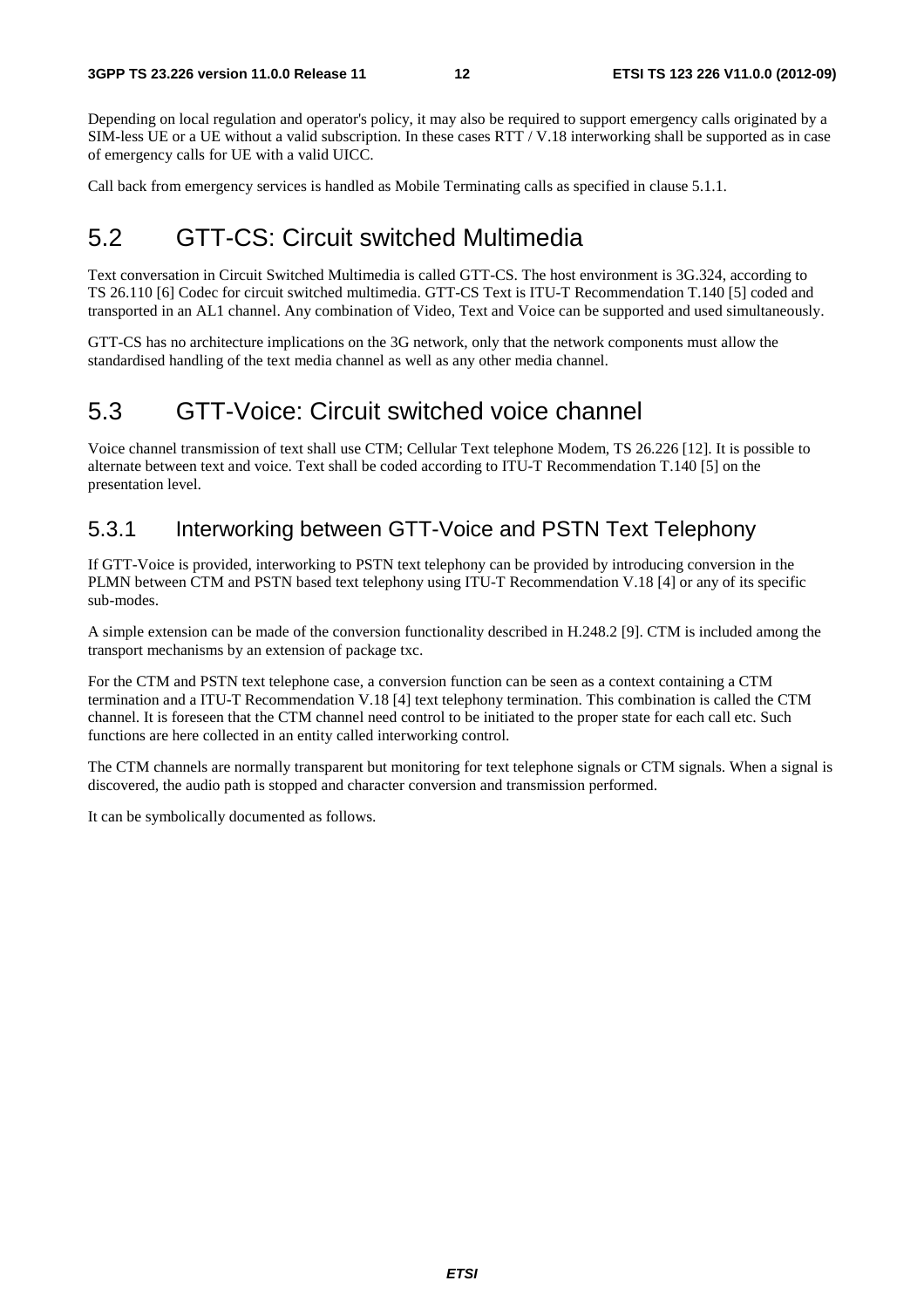

**Figure 4: Interworking with PSTN** 

Since the PSTN text telephone protocols have states, resetting the state during the call should be avoided because it can cause loss or corruption of characters, loss of communication or a long ITU-T Recommendation V.18 [4] handshake before reestablishment.

For the CTM-SRF core network node solution, already standardised routing and invocation mechanisms should be used to invoke CTM detection/conversion in the calls that may require text conversation.

The mechanisms for invocation of the CTM channel act on both Mobile Originating calls and Mobile Terminated calls.

### 5.3.2 Functional details of fixed network interworking

The default action of the call path in the CTM-detection/conversion function is to transfer audio transparently while monitoring for text telephone signals. When valid text telephone signals are detected, the converting action of the channel takes effect. The path converts between the detected PSTN text telephone method and CTM. This mode of operation continues until text signalling ceases. Then transparent audio transport is re-established, again monitoring for text signals. This way of action allows alternating use of text and voice during the call according to established conventions in text telephony.

TS 26.226 [3] describes the details of CTM and an indication of how CTM can be combined with a text telephone modem to compose a conversion function in the call path.

ITU-T Recommendation H.248.2 [9] describes the principles of conversion between PSTN Text telephony as in the text telephone ITU-T Recommendation V.18 [4] and any general real time text conversation feature. So, even if CTM is not mentioned in that Recommendation, its general descriptions are valid for this case. On the PSTN end it is valid also for specific sub-modes of ITU-T Recommendation V.18 [4] (Including the US method Baudot 45). The handling is slightly different depending on if the selected ITU-T Recommendation V.18 [4] sub-mode is carrier-based or carrier-less, and if the call is known to be with a textphone or being general.

The descriptions in ITU-T Recommendation H.248.2 [9] can be taken as functional descriptions of the call path without full implementation in a H.248 environment.

#### 5.3.3 Emergency call considerations for GTT-Voice

It may be required to let a user use any CTM capable mobile terminal for a text call to the emergency service. If a terminal can support CTM and establishes a call with the CTM active then it will be expected to provide the network with an indication that a CTM detection/conversion function is required in the network.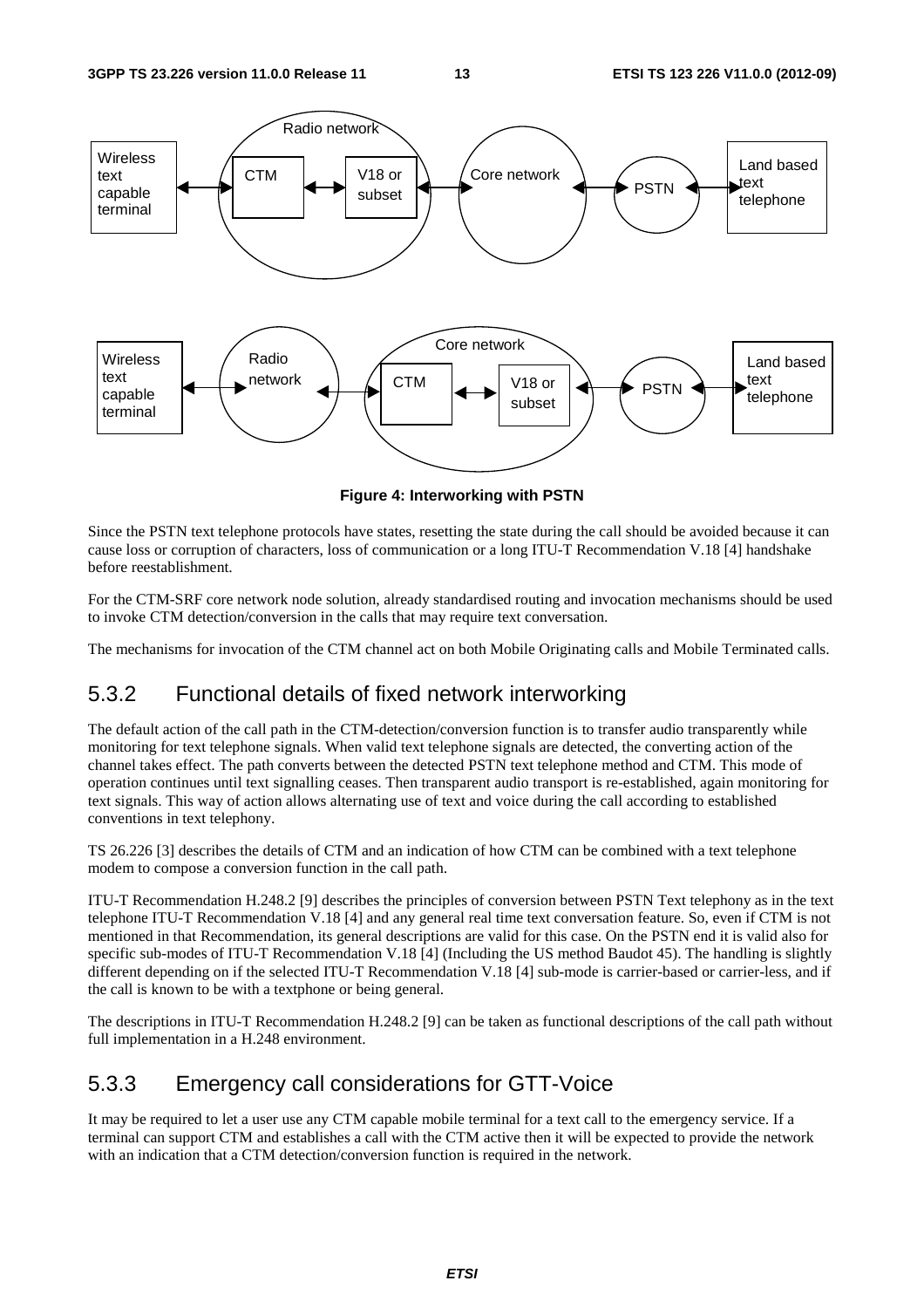It may be required to handle emergency calls also when the call comes from a SIM-less phone or a phone with an invalid subscription. To meet this requirement, one configuration option, when the CTM-SRF is used, shall be to route emergency calls independent of subscription status through the CTM detection/conversion function.

If the terminal supports CTM and is SIM-less, then it will be expected to indicate to the core network that CTM detection/conversion is required in the network.

Call back from emergency services is handled as normal Mobile Terminating calls.

#### 5.3.4 Interworking aspects

The following are known interworking issues between the different circuit switched voice solutions, and these should be considered carefully before deploying different approaches within one PLMN or regulatory area:

- It is critical that all mobile terminals requiring CTM detection/conversion indicate to the network when CTM is required, otherwise a network that has adopted the CTM circuit pooling solution will not be able to allocate the appropriate CTM capable circuit. This CTM indication should therefore be considered a mandatory terminal requirement.
- An indication from a mobile terminal that CTM detection/conversion is required will not result in any interworking issues if the indication is received by a network where all the transcoders are CTM capable or where a core network CTM-SRF solution has been chosen. This is because the indication is redundant in this case.
- If a subscriber, from a network where all the transcoders are CTM capable or a CTM circuit pooling solution has been adopted, roams to a network where a core network CTM-SRF solution has been chosen, then the subscriber will only receive CTM conversion for emergency calls. The reason is that the subscriber lacks the necessary subscription to a CAMEL service, which would route this normal call via a core network CTM-SRF.
- In the case where inter-MSC handover occurs between an MSC where all the transcoders are CTM capable or a CTM circuit pooling approach is in operation, and an MSC which relies on a core network CTM-SRF, then the subscriber will lose CTM conversion for all calls.

If a subscriber from a network where a core network CTM-SRF solution has been adopted roams to a network where all the transcoders are CTM capable or a CTM circuit pooling solution has been chosen, then the subscriber will receive CTM conversion for all calls. The presence of two CTM detection/conversion functions in tandem should not create any interworking issues.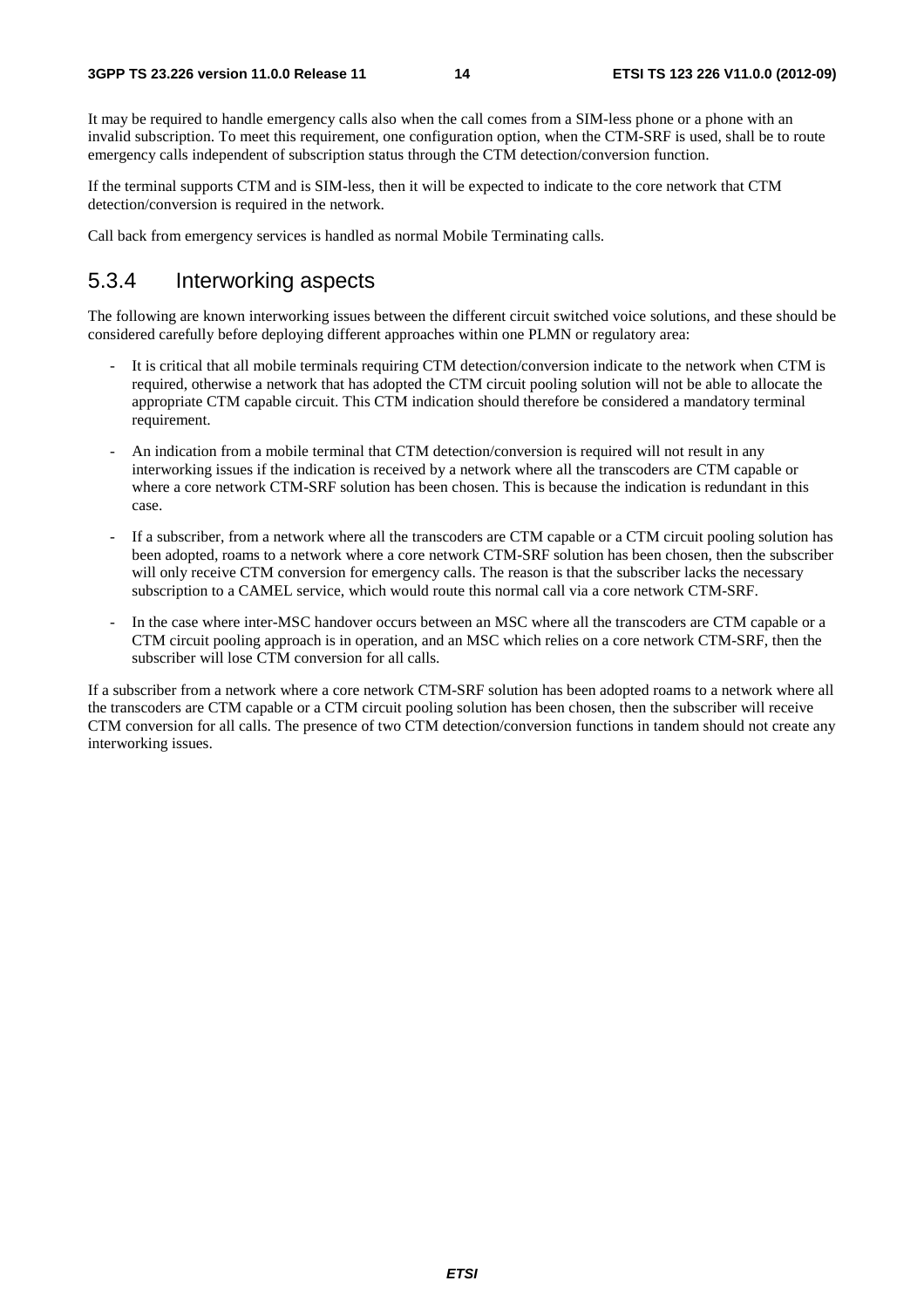## Annex A (informative): GTT-Voice specific information for CTM support in, or associated with, all transcoders

## A.1 GTT-Voice specific information for CTM support in, or associated with, all transcoders in the access network for GSM networks with A-interface

The CTM detection/conversion function may be incorporated in all transcoders where CTM activity can realistically be expected. It is also an option to incorporate a CTM detection/conversion function in a separate entity associated with the Transcoder.

The CTM adapter automatically detects the presence of CTM encoding and provides the necessary conversion to the appropriate ITU-T Recommendation V.18 [4] modem encoding.



**Figure A.1: Association of a CTM adapter with the transcoder in the access network** 

Due to the presence of the CTM detection/conversion function in all circuits, no CTM capability information needs to be signalled to the network by the mobile.

## A.2 GTT-Voice specific information for CTM support in or associated with all transcoders in the core network for networks supporting the Iu interface

For networks with GERAN and UTRAN radio access using the Iu interface, the CTM detection/conversion function may be incorporated in all transcoders where CTM activity can realistically be expected. It is also an option to incorporate a CTM detection/conversion function in separate entity associated with the Transcoder.

The CTM adapter automatically detects the presence of CTM encoding and provides the necessary conversion to the appropriate ITU-T Recommendation V.18 [4] modem encoding.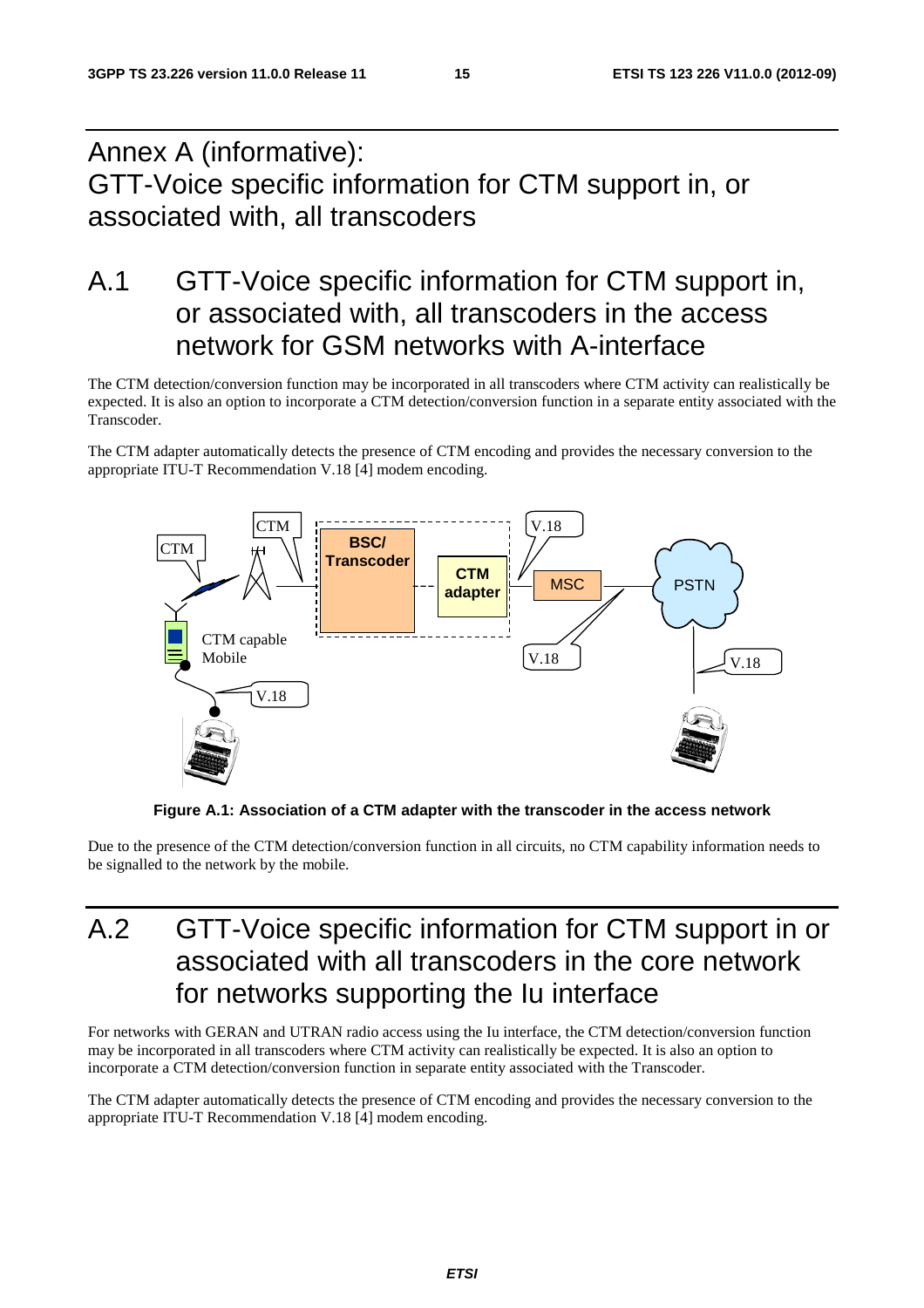

**Figure A.2: Association of a CTM adapter with the transcoder in the core network** 

Due to the presence of the CTM detection/conversion function in all circuits, no CTM capability information needs to be signalled to the network by the mobile.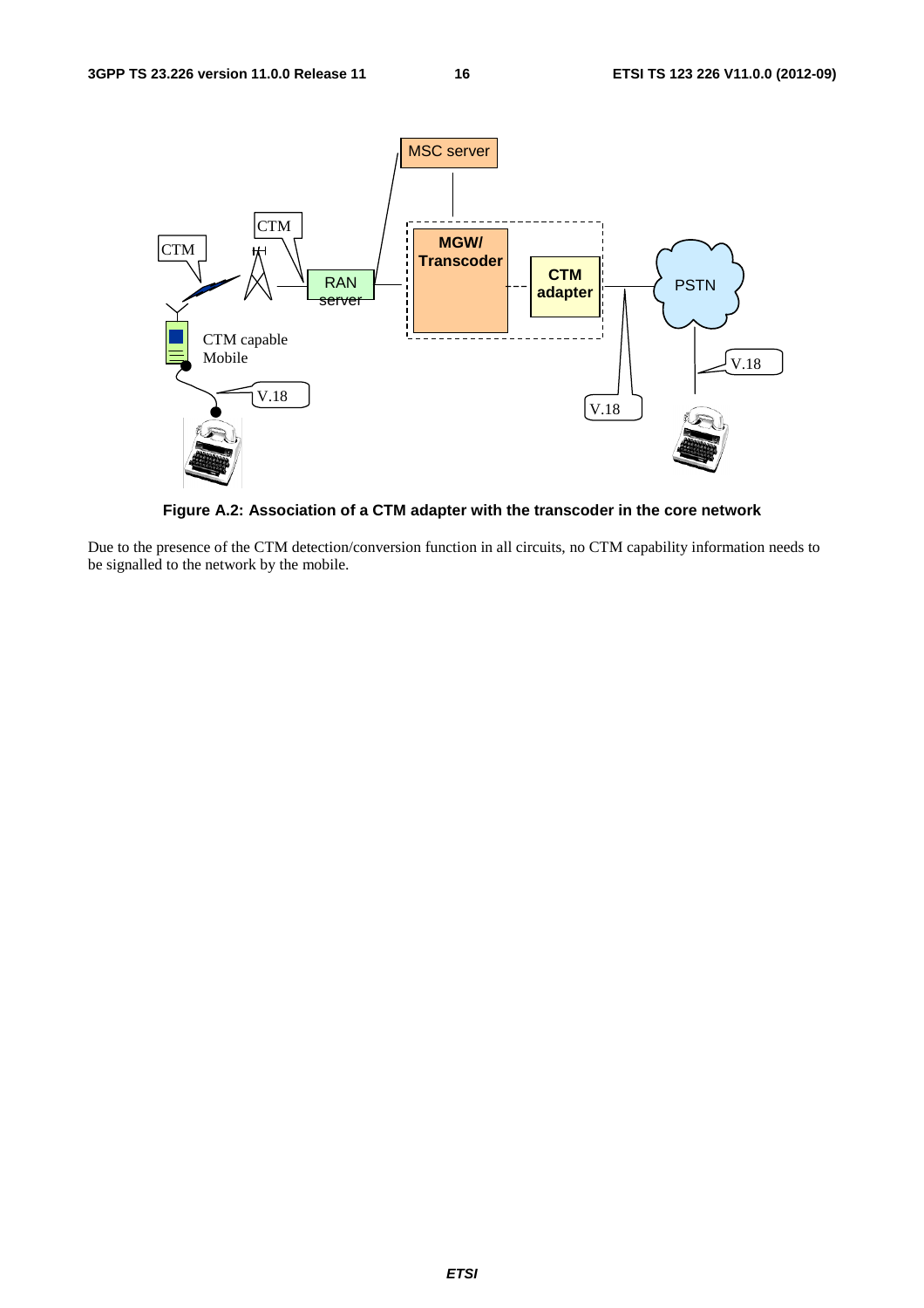## Annex B (informative): GTT-Voice support via selection of CTM detection / conversion function

## B.1 GTT-Voice specific information for CTM support in GSM networks with A-interface, via access network circuit pooling

A-interface pooling, and routing to a selected pool, is an intrinsic capability within current GSM Networks and is used to select transcoding for EFR, FR and in future AMR. It is an option to create circuit pools on the A-interface, which support the CTM detection/conversion. The circuit pools are defined in TS 48.008 [15]. These pools may be incorporated in the transcoder, in a separate entity associated with a transcoder or in a separate entity located in particular A-interface circuits but remote from the transcoder.

The main steps of the process for a mobile originated call are:

Setup from terminal, including CTM indication.

MSC detects CTM indication and allocates a circuit with CTM capabilities.

The main steps of the process for a mobile terminated call are:

- Setup from MSC.
- Call Confirm from terminal including CTM indication.

MSC detects CTM indication and allocates a circuit with CTM capabilities.



**Figure B.1: CTM adaptor contained within a transcoder pool**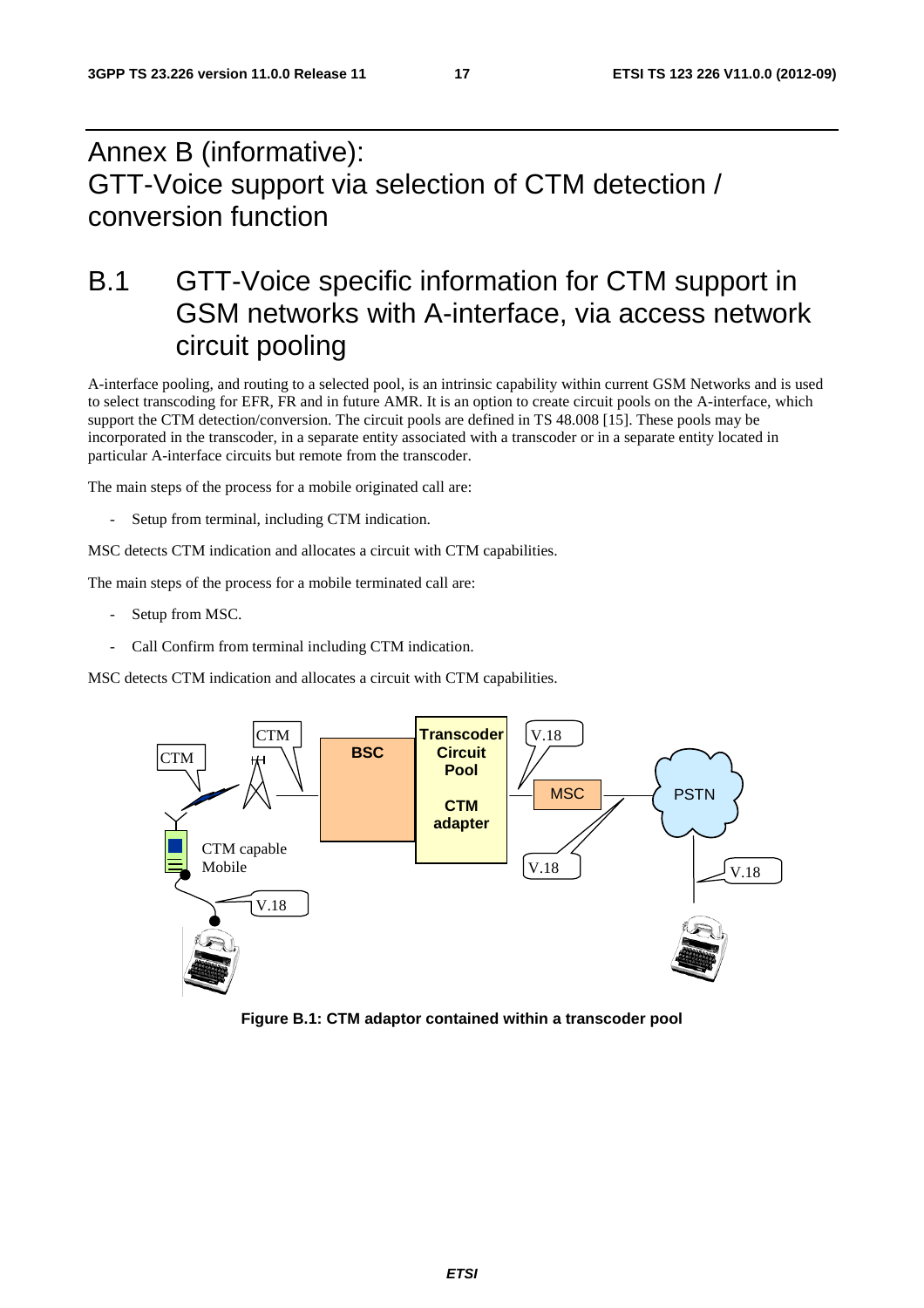

**Figure B.2: CTM adapter present on specific A-interface circuits** 

## B.2 GTT-Voice specific information for CTM support via core network termination selection for networks using Iu interface

For networks with GERAN and UTRAN radio access using the Iu interface, a method to allocate the calls to terminations capable of handling CTM on audio channels can be provided in the core network. It can be based on the mechanisms for controlling Media Gateway functions through the control language specified on the Mc interface. The MSC Server has information on CTM indication issued by the mobile station and allocates terminations with proper CTM capabilities for the detection/conversion during the call.

The main steps of the process for a mobile originated call are:

Setup from terminal, including CTM indication

MSC server detects CTM indication and allocates a termination with CTM capabilities in the Media Gateway.

The main steps of the process for a mobile terminated call are:

- Setup from the MSC Server.
- Call Confirm from the terminal including CTM indication.
- The MSC server detects CTM indication and allocates a termination with CTM capabilities in the Media Gateway.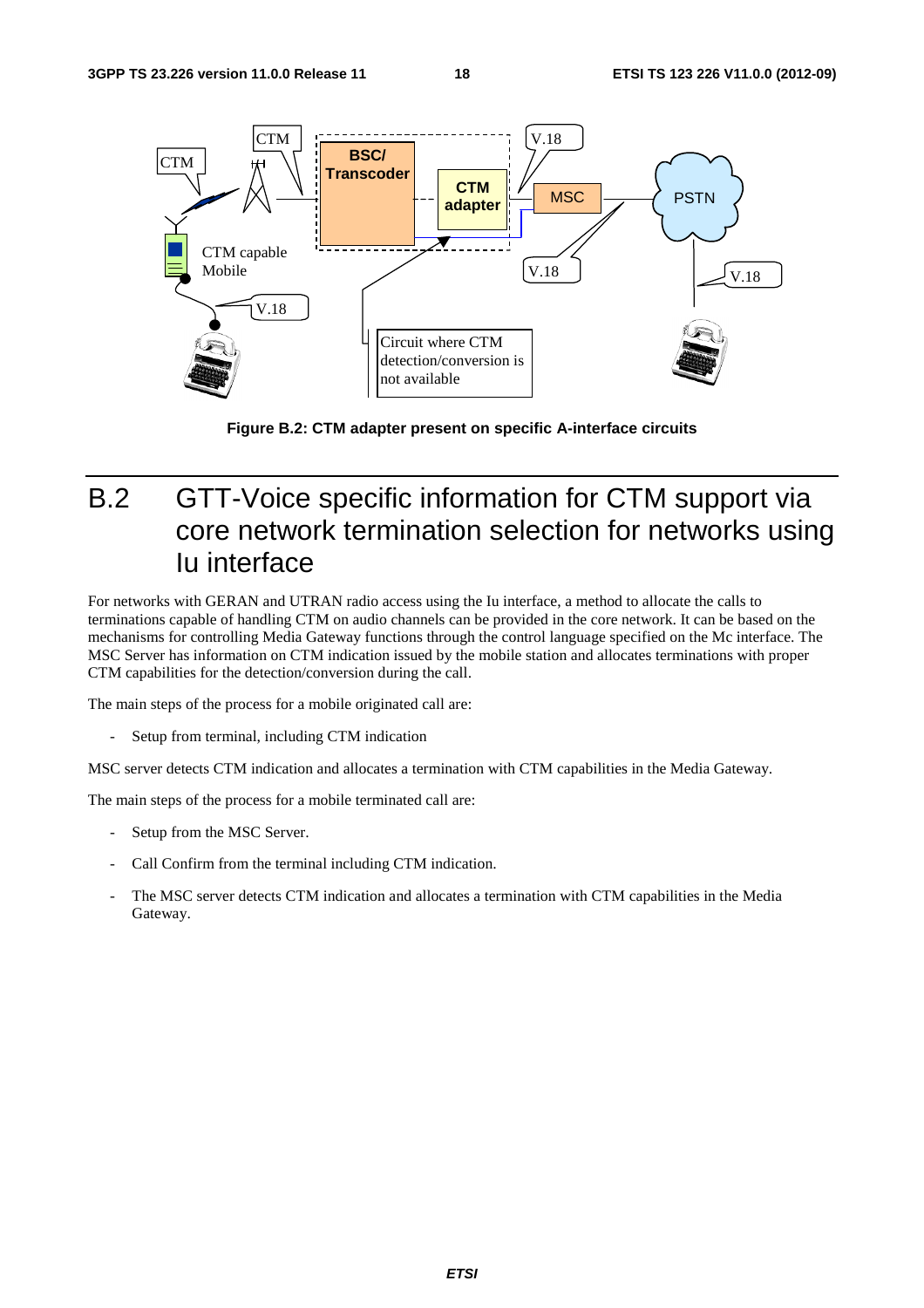

**Figure B.3: Association of a CTM capable termination within the Media Gateway**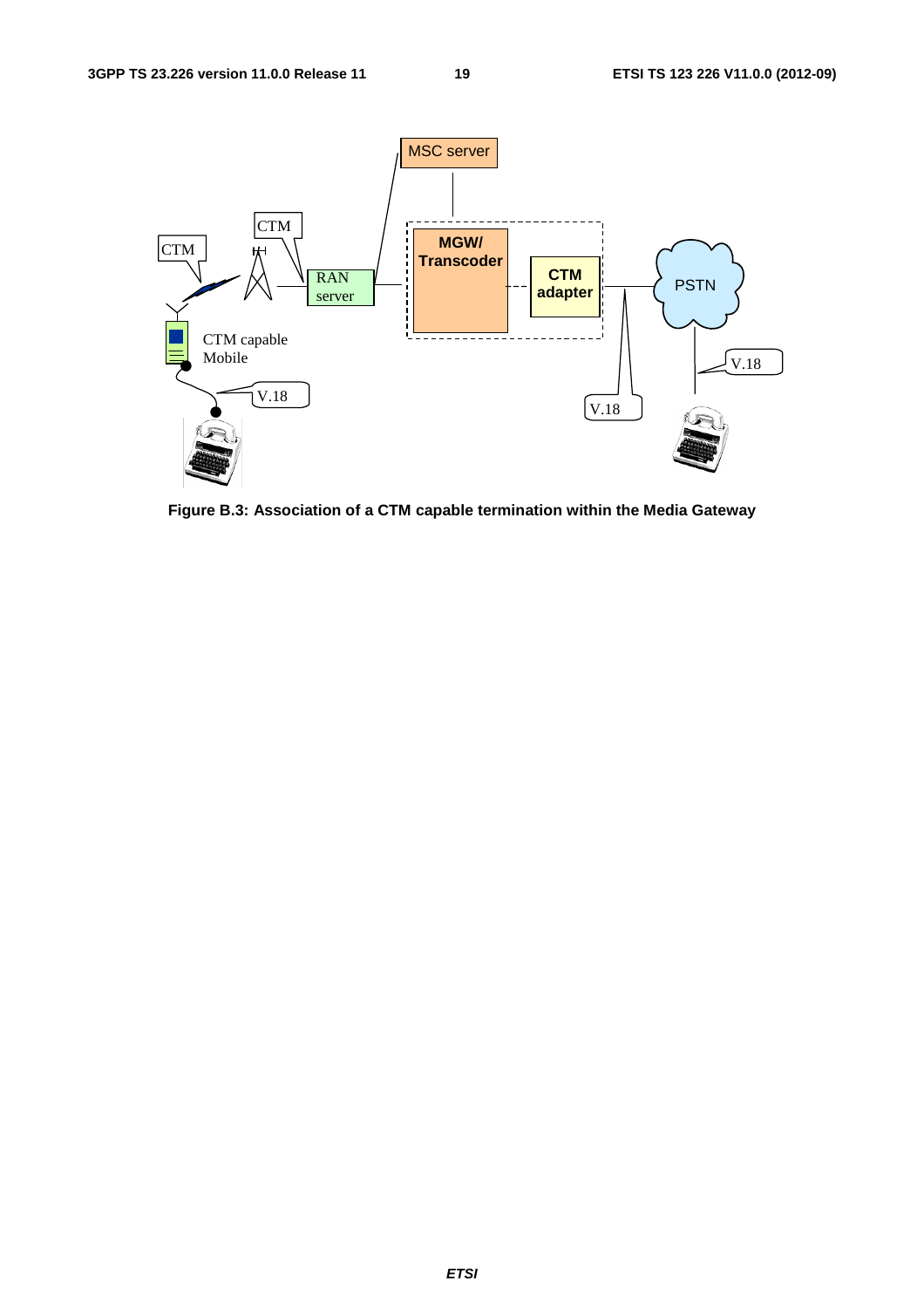## Annex C (Informative): GTT-Voice specific information for the CTM-SRF core network node solution

This section describes a method how to route possible text calls via a core network node called the CTM-SRF. It should be taken as an informative example. It is based on CAMEL Phase 1 and call signalling with ISUP. Other call control environments and other IN service platforms can accomplish the same result.

This section shows how emergency calls, terminating calls and originating calls can be routed through the CTM-SRF node without any modification to existing core network nodes. This covers also mobile-to-mobile calls.

For cases where emergency call support for text calls is wanted, all emergency calls are routed to the CTM-SRF server. The CTM-SRF server routes the call to the emergency centre. This can be done, as the CTM/textphone conversion channel itself is transparent to speech.

Originating and terminating calls, from and to possible text telephone users, are handled as CAMEL calls. A CAMEL service assures that the calls are routed through the CTM-SRF node by actions of a CAMEL application.

## C.1 Emergency calls

The network has no means to distinguish text emergency calls from voice emergency calls in areas where the same number is used for both types. It may also be desired that even a phone borrowed for the purpose of making a text emergency call shall get the text service without any specific text subscription. Therefore, in order to meet these requirements, it shall be possible to configure the network to route all emergency calls through CTM-SRF server nodes.



**Figure C.1: Emergency call routing** 

If the emergency service use the same number for emergency text calls as for emergency voice calls, routing of all calls, regardless of text or speech, to a CTM-SRF server can be accomplished by configuration in the MSC/VLRs. The MSC/VLR can be configured in a way that, depending on the Emergency Centre addresses, emergency calls are always routed via a CTM-SRF server.

The CTM-SRF links in the CTM/textphone conversion function and routes the call further according to the received IAM.

The CTM-SRF node could recognise emergency calls by knowing all numbers of the emergency centres in question.

For US E-911-calls an additional method is given by looking at the CPC field. A special value is given.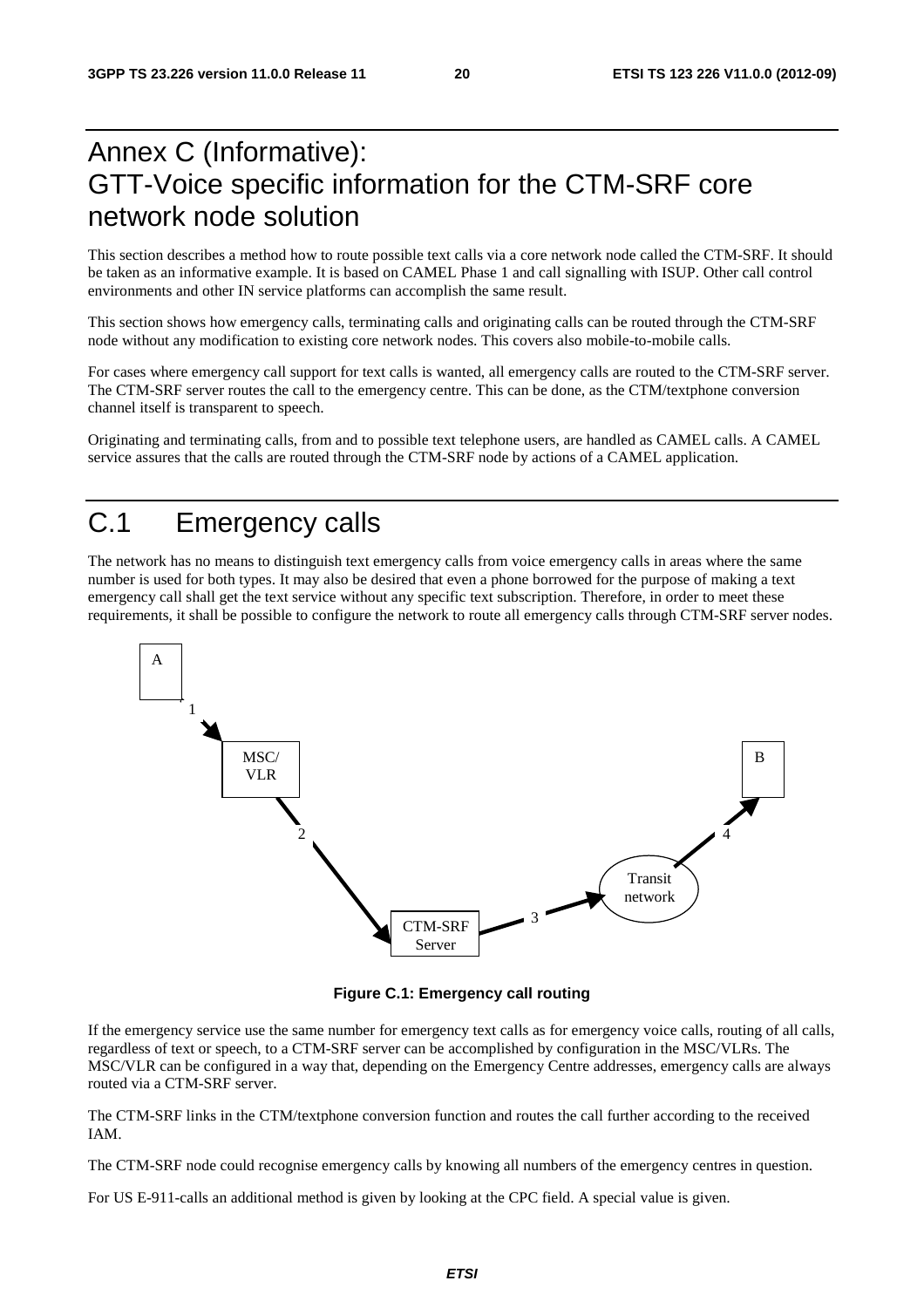- CPC 'H'E0" represents "emergency service call".

In general, the CTM-SRF server handles emergency calls in the same way as normal Mobile originated calls.

## C.2 Routing of regular user calls

Regular user calls that may contain text are routed to the CTM-SRF by a CAMEL service.

Text users are identified by a Text Telephony CAMEL Service Key (SK) and other CAMEL information stored in the HLR. The CTM part of this service modifies the Called Party Address (see following chapters). The call is routed through the CTM-SRF server and is then routed to the original destination.

### C.2.1 Mobile Terminating calls



#### **Figure C.2: Paths for routing of mobile terminating text calls with call path shown in thick arrows**

The GMSC discovers that the user is a subscriber of the text telephony service, by the Camel Subscription Information information received from the HLR. The text Service Key is present and the Detection Point = Terminating\_Attempt\_Authorized.

The SCP with the text telephony service application is connected and the routing of the call through the CTM-SRF node is performed.

To control the activation of CAMEL service invocations an indication is sent from the CAMEL service via the CTM-SRF server back to the CAMEL service. This information is used by the CAMEL CTM-SCP service (2<sup>nd</sup> invocation) to do nothing but just to continue the call.

The indication is carried in the Calling Party Category parameter of ISUP.

This ISUP parameter is supported in CAP V1. InitalDP, and Connect. The CTM-SRF node and the CAMEL CTM-SCP service form an integrated application, and this ISUP parameter handling is regarded internal application signalling.

#### **Figure C.3: Mobile Terminating Text Call**

For the support of text users, the CAMEL CTM-SCP service will return the textphone-number with a CTM-SRF server prefix in CAP\_CONNECT. The GMSC creates a new O-BCSM for this CAMEL based forwarding leg. It uses the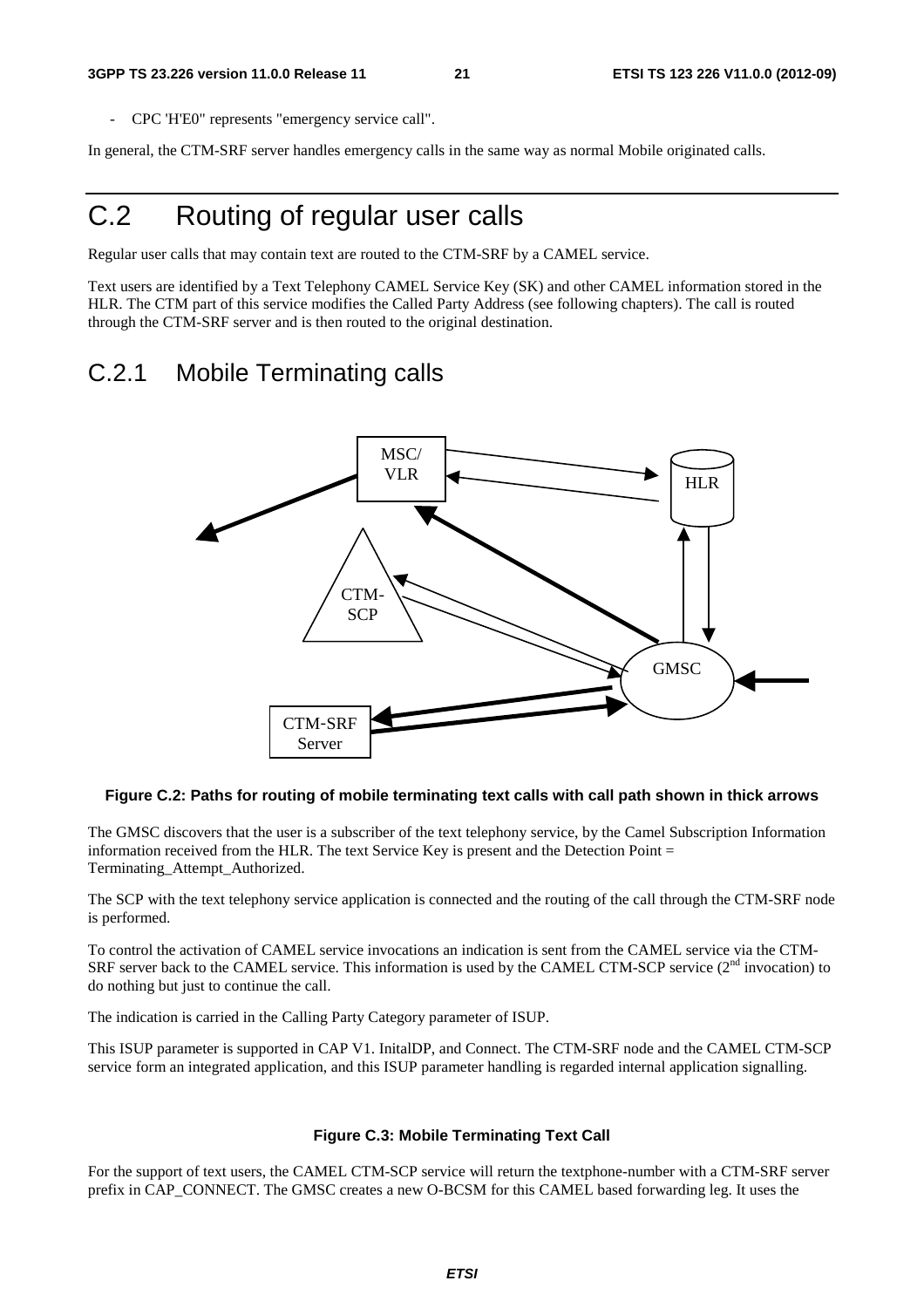Destination Routing Address in CAP\_CONNECT to do the routing and to send the ISUP\_IAM. The routing is based on the CTM-SRF server prefix part.

The CTM-SRF server links in the CTM/textphone conversion function and extracts Text subscriber address, Nature of Address, and the Numbering Plan Indicator from the Destination Routing Address parameter. It stores the original CPC value in Additional Calling Party Number parameter. If Called Party"s Category is not received, then this information as such is encoded. It writes this information to the appropriate IAM parameters and routes the call to a GMSC. It could be the same GMSC as before or a different one.

The GMSC regards this incoming IAM as a new terminating call to a text subscriber. A second time a dialogue for the 'same text call' to a CAMEL service is invoked. The service realises this fact and does nothing but connecting the call to the Text subscriber (Called Party Number, respectively Destination Routing Address has not been changed by the CTM-SRF server).

### C.2.2 Mobile originating calls



**Figure C.4: Mobile originating call routing overview** 

The following sequence chart shows the mobile originating traffic case.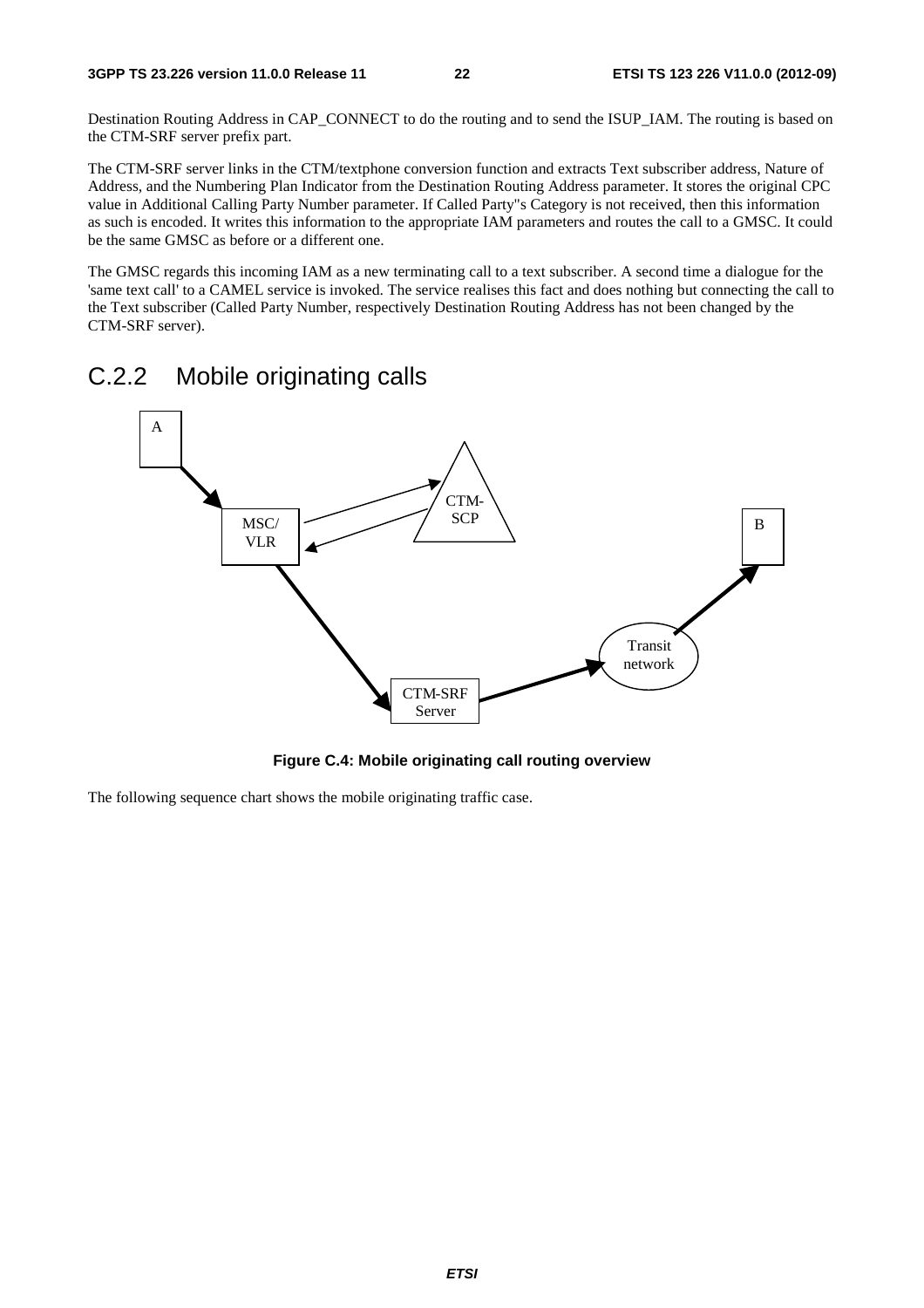

**Figure C.6: Mobile Originating Text Call** 

For normal originating calls the MSC finds the CAMEL text telephony Service Key in the VLR, together with information on the Detection Point = Collection of dialled digits. All non-emergency calls for the user will cause a connection to the text telephone service application in the CTM-SCP. The A-category value from the subscriber data in the VLR is used as CPC value.

The CAMEL service knows that it is an originating call. In this case it just forwards the Calling Party"s Category parameter untouched.

The CTM-SRF removes its own address digits from the Called Party Address. The CTM/Text telephone conversion function is inserted before the call is routed towards the B-subscriber.

### C.2.3 Mobile to Mobile Calls

Two CTM-SRF servers are linked in, one on the originating leg and one on the terminating leg. The originating ISUP\_IAM sent from the CTM-SRF server on the outgoing side is received by the GMSC as normal ISUP\_IAM.

## C.3 Routing actions of the CTM-SCP

From the sections above, it can be derived that the following actions are performed in the CAMEL server CTM-SCP acting on the CAP Interface.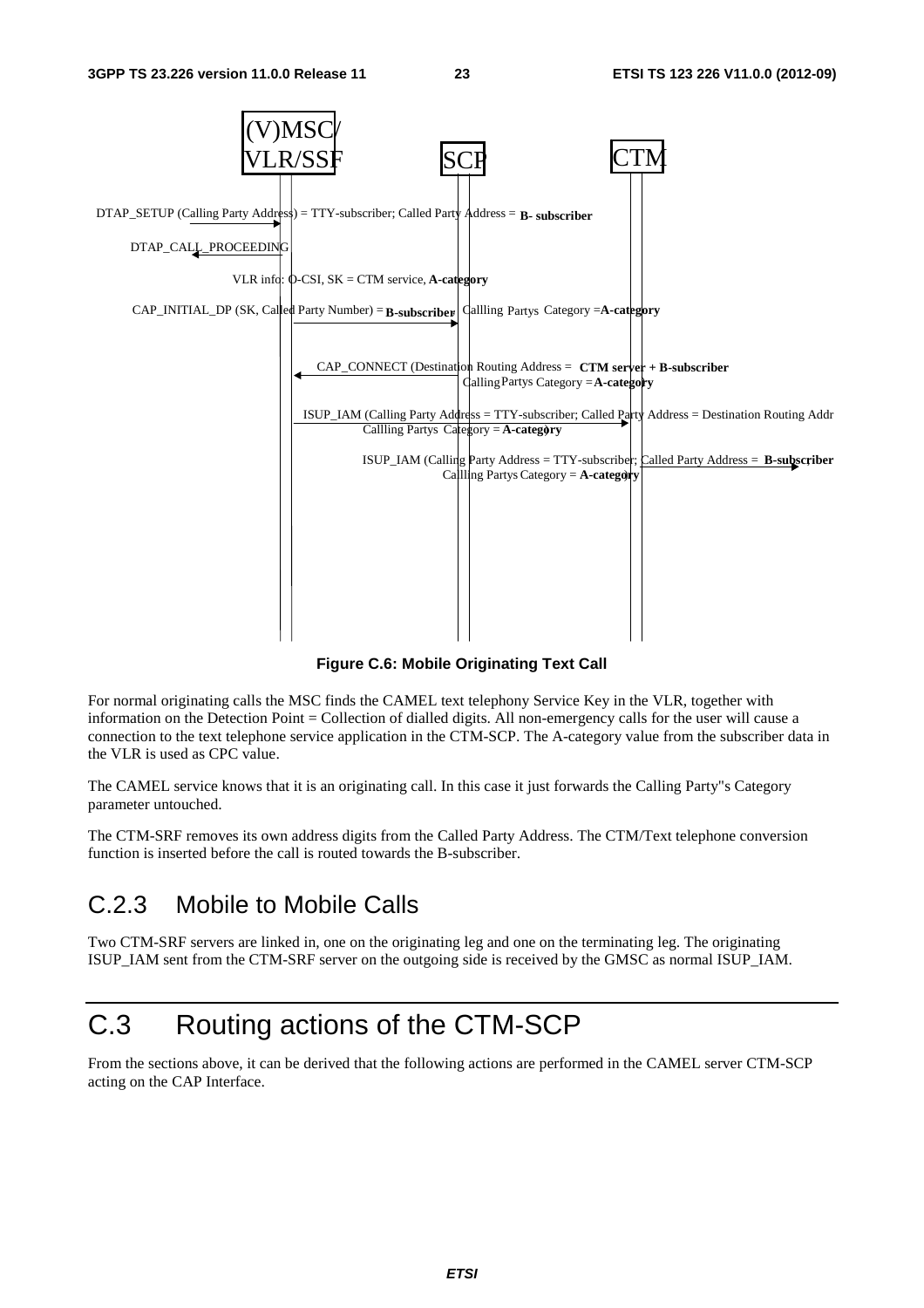

**Figure C.7: CTM-SCP Logic for Mobile Terminated case. Detection point =Terminating Attempt Authorized** 



**Figure C.8: CTM\_SCP logic for Mobile Originated case at detection point=Collection of dialled digits** 

*ETSI*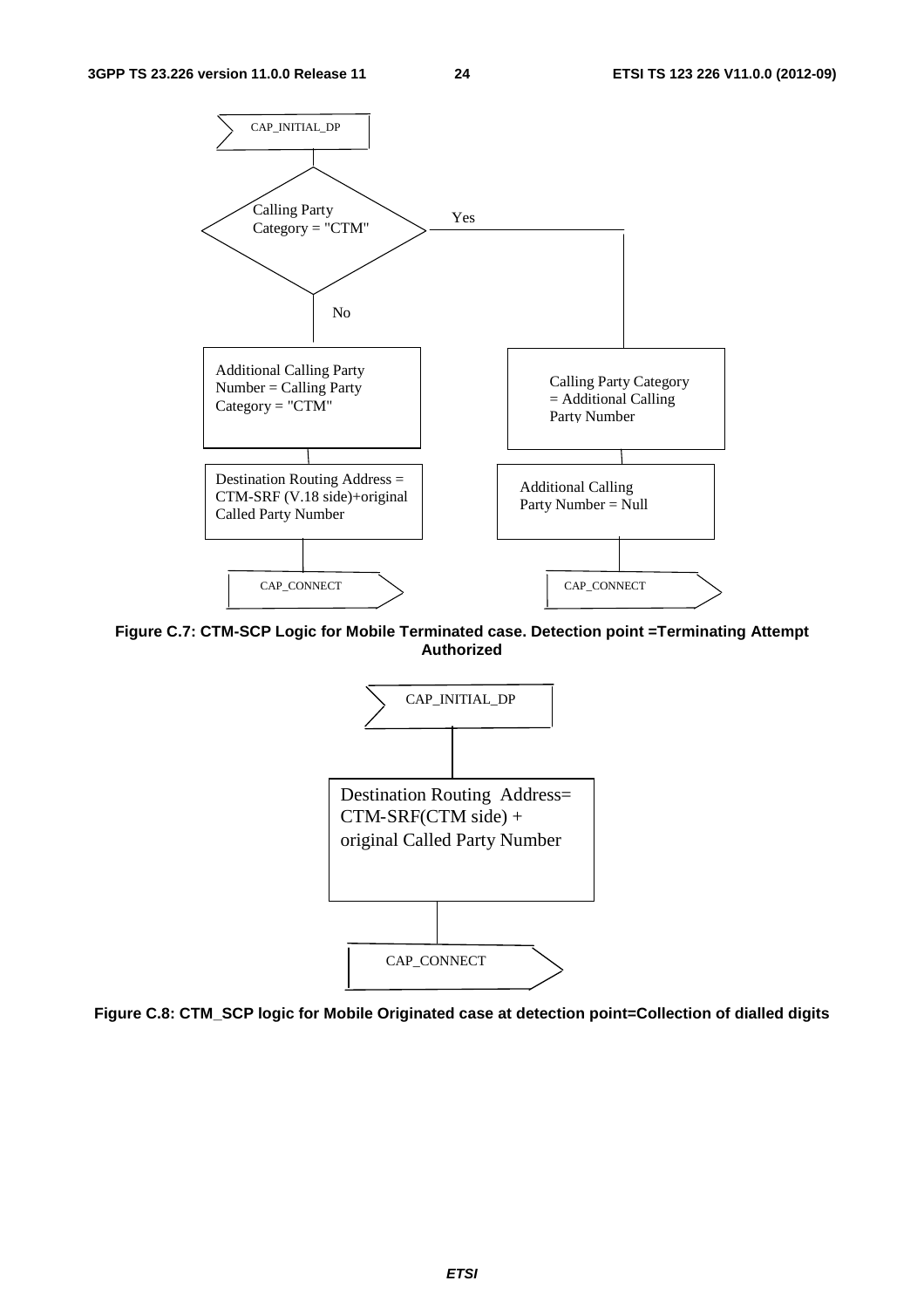## C.4 Routing actions of the CTM-SRF



**Figure C.9: Routing logic in CTM-SRF for Mobile terminated calls** 



**Figure C.10: Routing logic in CTM-SRF, for Mobile Originated calls**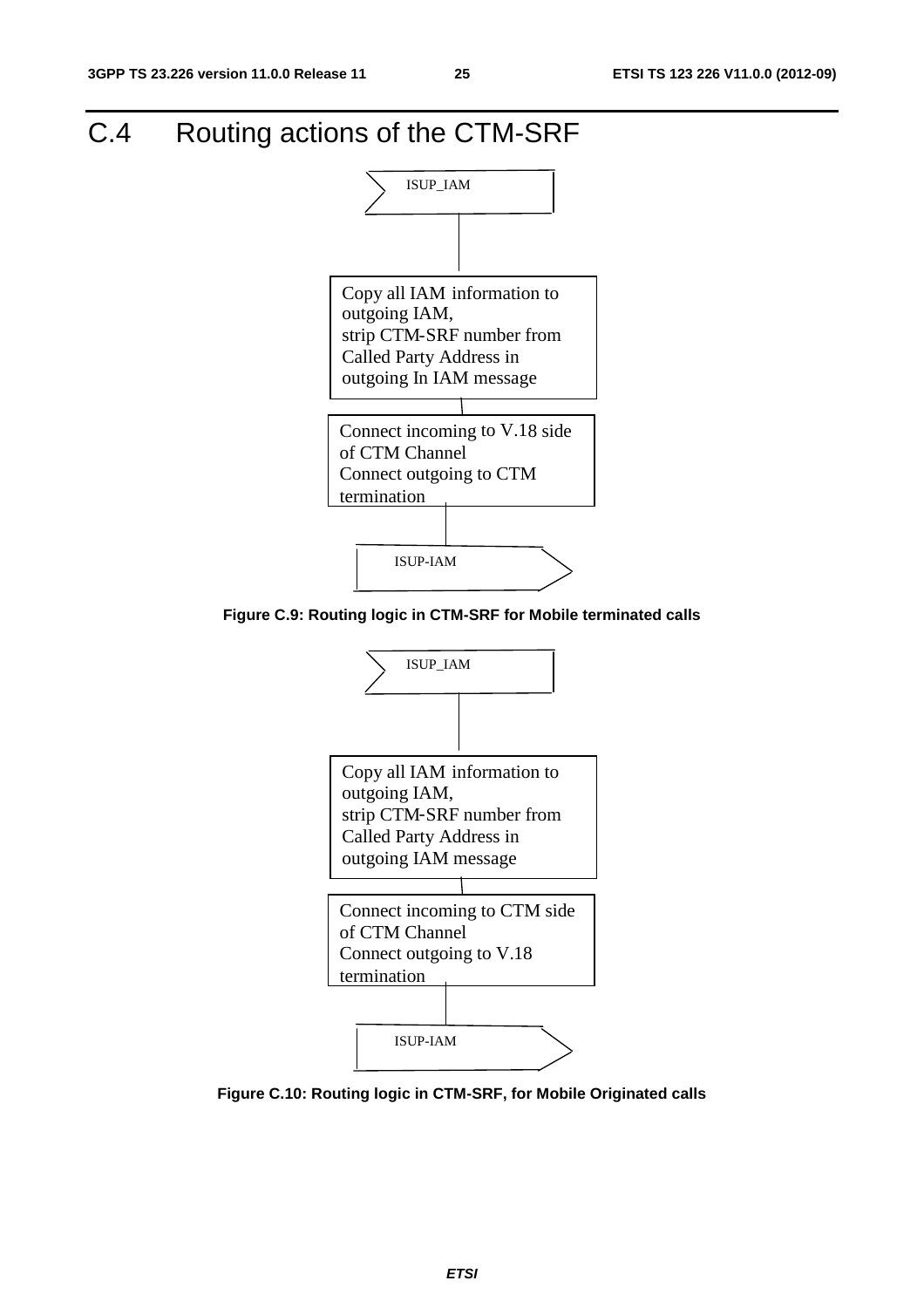## C.5 Service interactions

### C.5.1 Interaction with other CAMEL services

The text users can use other CAMEL services. However, with other CAMEL services using the same Detection Point as the Text Telephone service, the other CAMEL services are impacted when using CAMEL Phase 1 as presented in this document.

As for the impact on existing CAMEL services, some of the services may be impacted anyway to support text users, for example Prepaid for playing announcement in text telephone signals.

Every CAMEL service, which is expected to be used by both voice and text users, and use the same CAMEL detection point as the GTT service, is assigned two SKs, one for non-text users and another for text users. For text users the other service logic has to integrate CTM-SCP routing logic.

### C.5.2 Interactions with Supplementary Services

In general, no other interactions are expected than described in the CAMEL standard.

Call Forwarding in GMSC is invoked after terminating CAMEL service invocation. This means the CTM-SRF service node is already linked in the call path. A further invocation of a mobile originated CAMEL based service will cause an additional routing to a CTM-SRF service node. This is needed to convert the text back to text telephone coding, e.g. Baudot, which is required for the following routing towards the forwarded-to-party (C-party).

### C.5.3 Emergency Call interaction

New emergency call categories introduced in 3GPP Release 4 (introduced as emergency-call enhancement) have no impact on routing of emergency calls via CTM-SRF server.

New categories may be specified in order to detect text emergency calls.

### C.5.4 Usage of Destination Routing Address

The Destination Routing Address CAMEL parameter is used by the service logic for two purposes.

- It contains the CTM-SRF server address to let the MSC to route the call to the CTM-SRF server.
- It contains the original B-subscriber address, to let the CTM-SRF server to use it as Called Party Number on the outgoing side.

When the service logic reconnects the CTM-SRF server, the service has to save the Nature of Address and the Numbering Plan Indicator of the original Called Party Number in the Destination Routing Address parameter.

CAMEL Phase 1 Destination Routing Address has up to 12 octets. Two octets are needed to encode Nature of Address and the Numbering Plan Indicator. This means that 10 octets are left for CTM-SRF server address digits plus Called Party Address digits. All together 20 digits are given.

An international one up to 15 digits according E.164. This results in having 5 digits left for CTM-SRF server addressing.

### C.5.5 Inserting CTM/Text telephone conversion function

The CTM/Text telephone conversion function is direction oriented. A CTM modem should be connected towards the radio side and a modem for ITU-T Recommendation V.18 [4] or any of its text telephone submodes towards the other direction. Therefore the CTM-SRF server has to distinguish between mobile terminating and mobile originating calls.

This can be achieved by either allocating different channels for the directions or make decision based on the Called number to the CTM-SRF.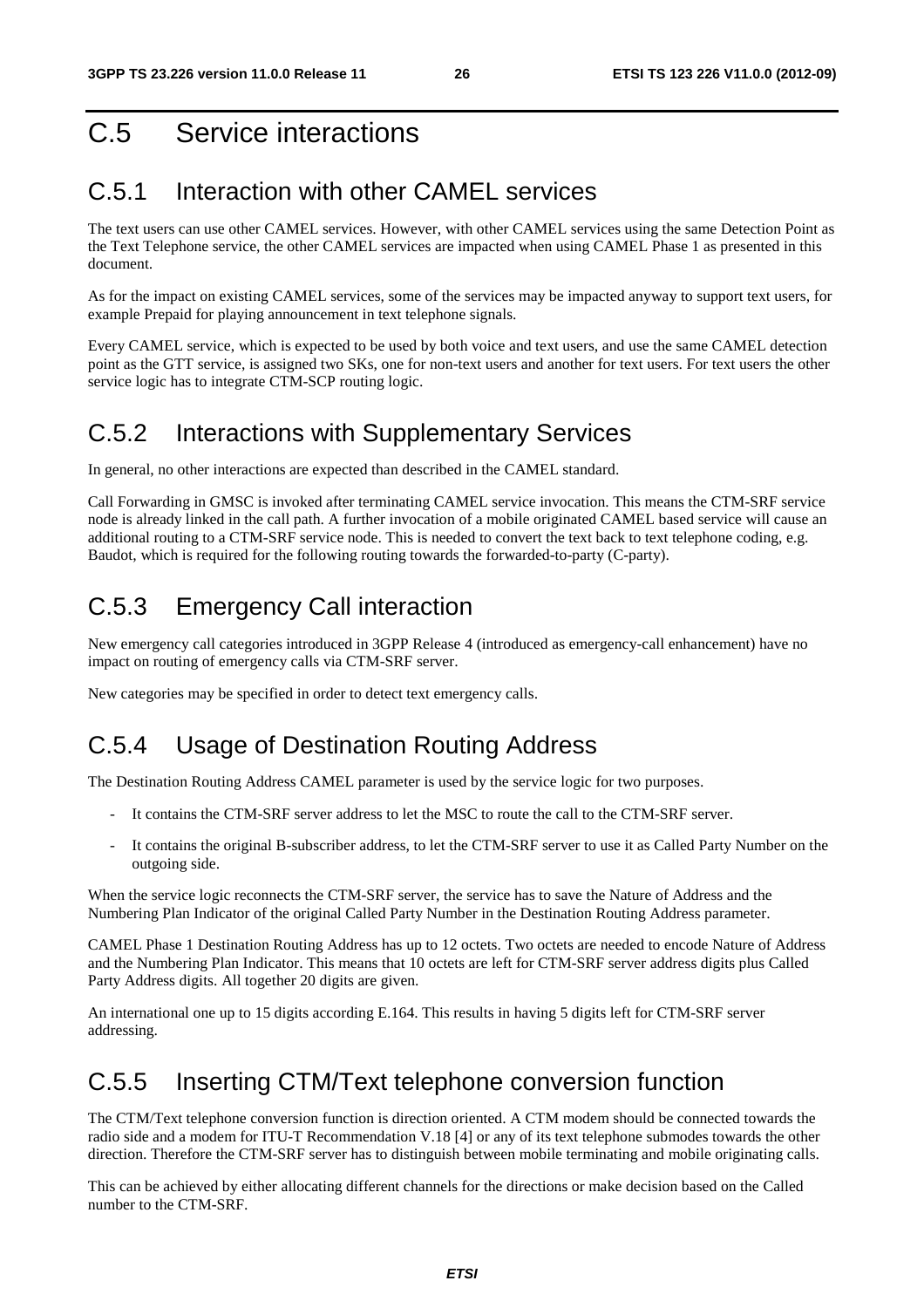### C.5.6 Lawful interception

Depending on where on the route the intercept is made, and also depending on the support for CTM in the terminal, the coding in the intercept point will be transmitted in CTM modulation and coding, or native PSTN text telephone coding and modulation. Both are possible to decode, and a combined decoder can be designed.

NOTE: In some countries it is required that all PLMN specific codings are decoded before the lawful interception. In this case operators must upgrade their lawful interception equipment.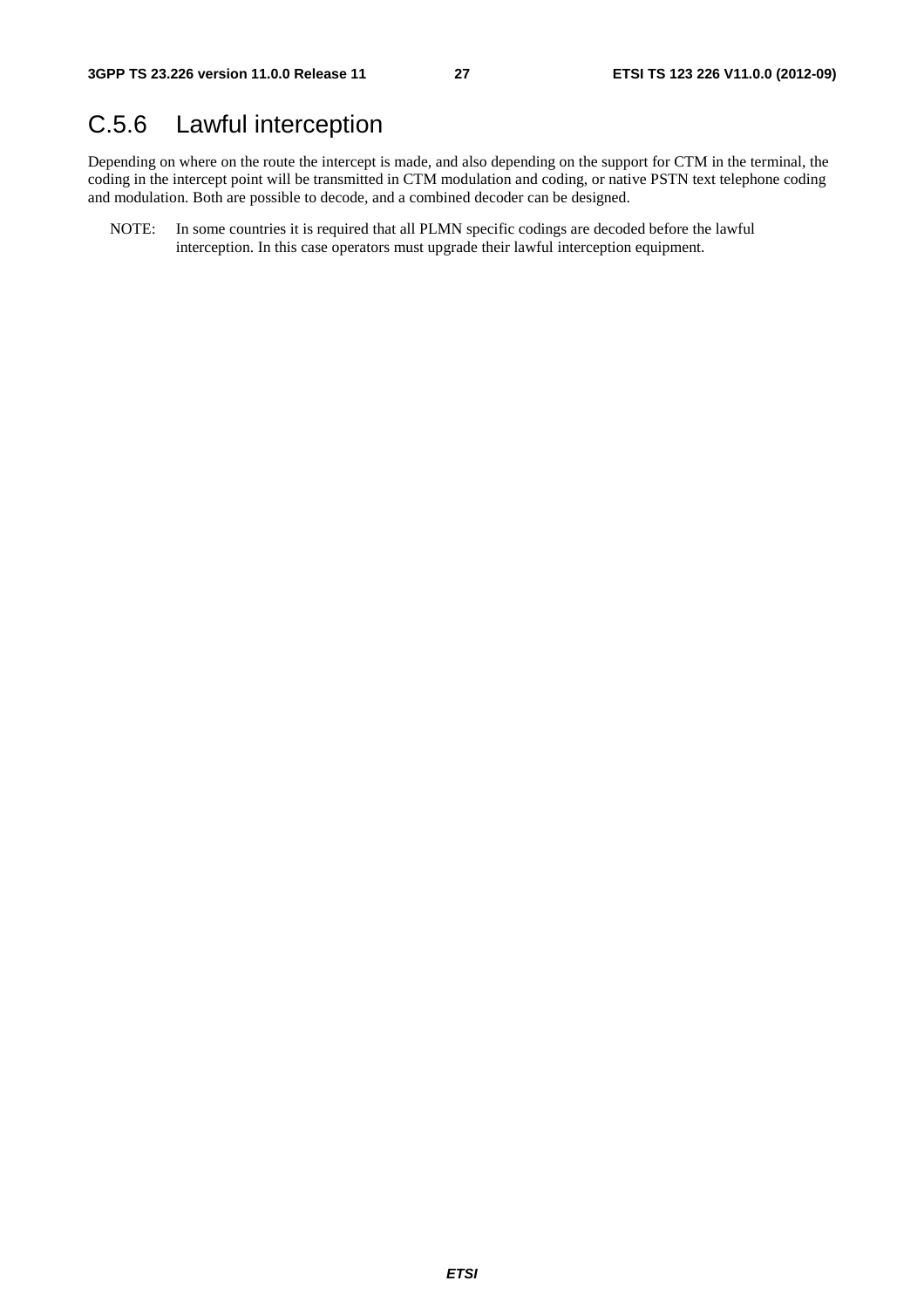## Annex D (informative): Change history

| <b>Change history</b> |       |                 |           |                |     |                                                                         |        |            |
|-----------------------|-------|-----------------|-----------|----------------|-----|-------------------------------------------------------------------------|--------|------------|
| Date                  | TSG#  | <b>TSG Doc.</b> | <b>CR</b> | Rev            | Cat | <b>Subject/Comment</b>                                                  | Old    | <b>New</b> |
| 2004-12               | SP-29 |                 |           |                |     | Upgraded to Release 6                                                   | 5.2.0  | 6.0.0      |
| 2006-03               | SP-31 | SP-060139       | 0003      |                |     | Update of three references on real time text                            | 6.0.0  | 7.0.0      |
| 2008-12               | SP-42 |                 |           |                |     | Updated to Rel-8 version (MCC)                                          | 7.0.0  | 8.0.0      |
| 2009-12               | SP-46 | SP-090795       | 0005      | $\overline{2}$ | F   | Correction to introduce interworking and emergency<br>aspects of GTT-IP | 8.0.0  | 9.0.0      |
| 2011-03               | SP-51 |                 |           |                |     | Update to Rel-10 version (MCC)                                          | 9.0.0  | 10.0.0     |
| 2012-09               |       |                 |           |                |     | Update to Rel-11 version (MCC)                                          | 10.0.0 | 11.0.0     |
|                       |       |                 |           |                |     |                                                                         |        |            |